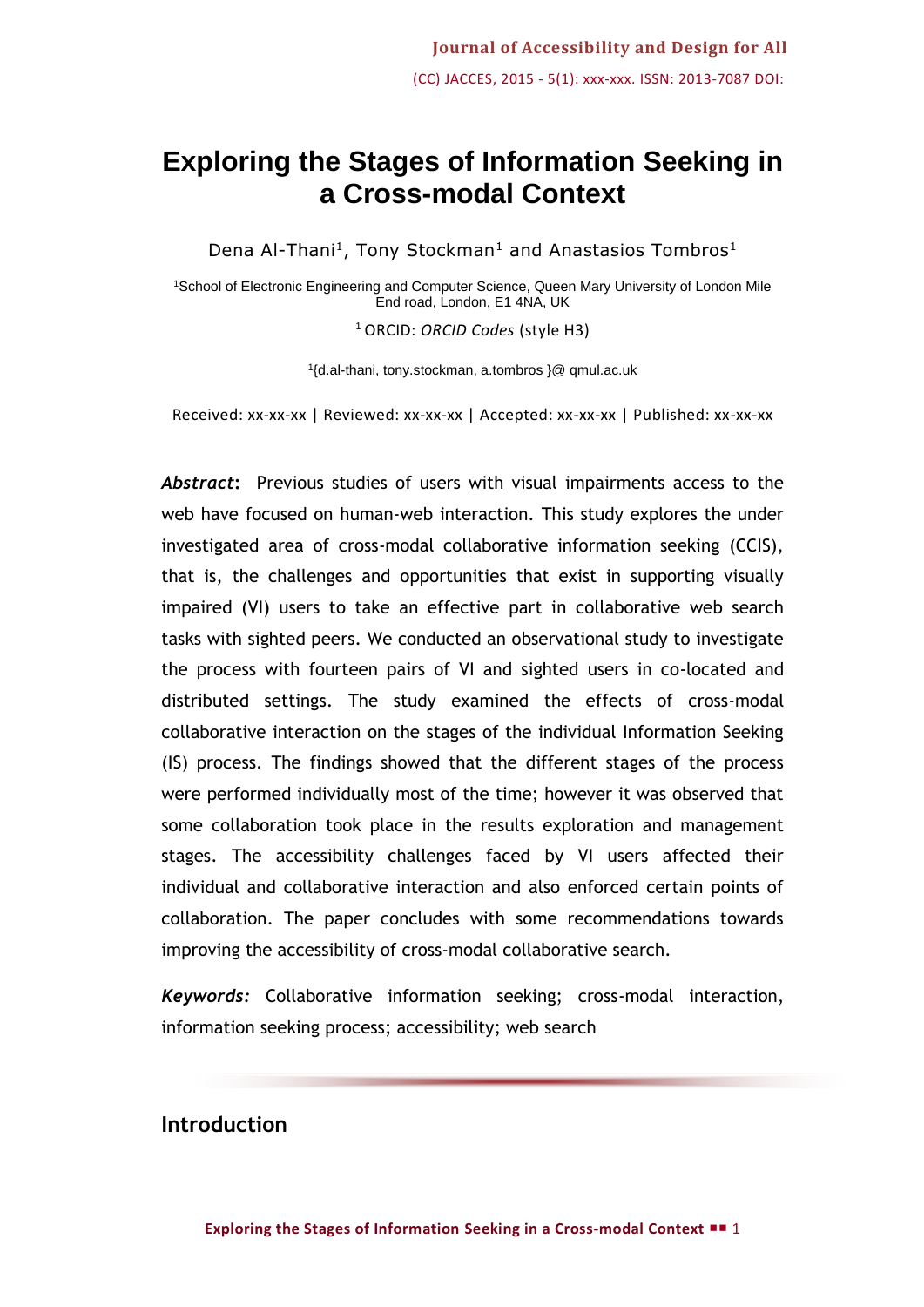In the context of Information Seeking (IS), observational studies reveal that group members often collaborate when searching for information, even if they were not explicitly asked to do so (Large et al. 2002; Morris, 2008). The activity that involves a group of people collaborating in a common information seeking task is called Collaborative Information Seeking (CIS). Over the past few years, research in this area has been gaining much interest. This attention on multi-user IS has always assumed all group members are using visual displays. This focus on the visual modality limits the relevance of previous research to users employing other interaction modes for accessing and managing retrieved results. This paper presents the results of an exploratory study conducted to investigate the effect of the presence of two different modalities on the process of IS. We term the process under investigation cross-modal, collaborative Information Seeking (CCIS). The purpose of this study is to better understand the CCIS process and its effects on stages of the individual IS process as presented by Marchionini and White (2008).

To date, very few studies (Shah, 2009; Shah and González-Ibáñez, 2010) have examined the process of CIS or have attempted to draw a framework or derive a model that describes its processes. Therefor in this paper we take the Marchionini and White (2008) model of individual information seeking and map its processes to the individual and collaborative IS activities performed. The way their model introduces the IS activity as a process that includes discreet stages helps to inform our understanding of how users employing different modalities go about performing each stage of the IS process both individually and collaboratively. The work here is motivated by the observation that many activities in both educational and work settings involve teamwork, and that internet searching often forms an important component of such activities. Specifically, we wish to understand what barriers may exist to visually impaired searchers taking part in CCIS, and what approaches are currently employed by CCIS participants to overcome or work around these barriers.

The paper starts with a brief overview of related work on the accessibility of the single user IS process and a summary of the current research on CIS. We then present our motivation and research questions, before describing the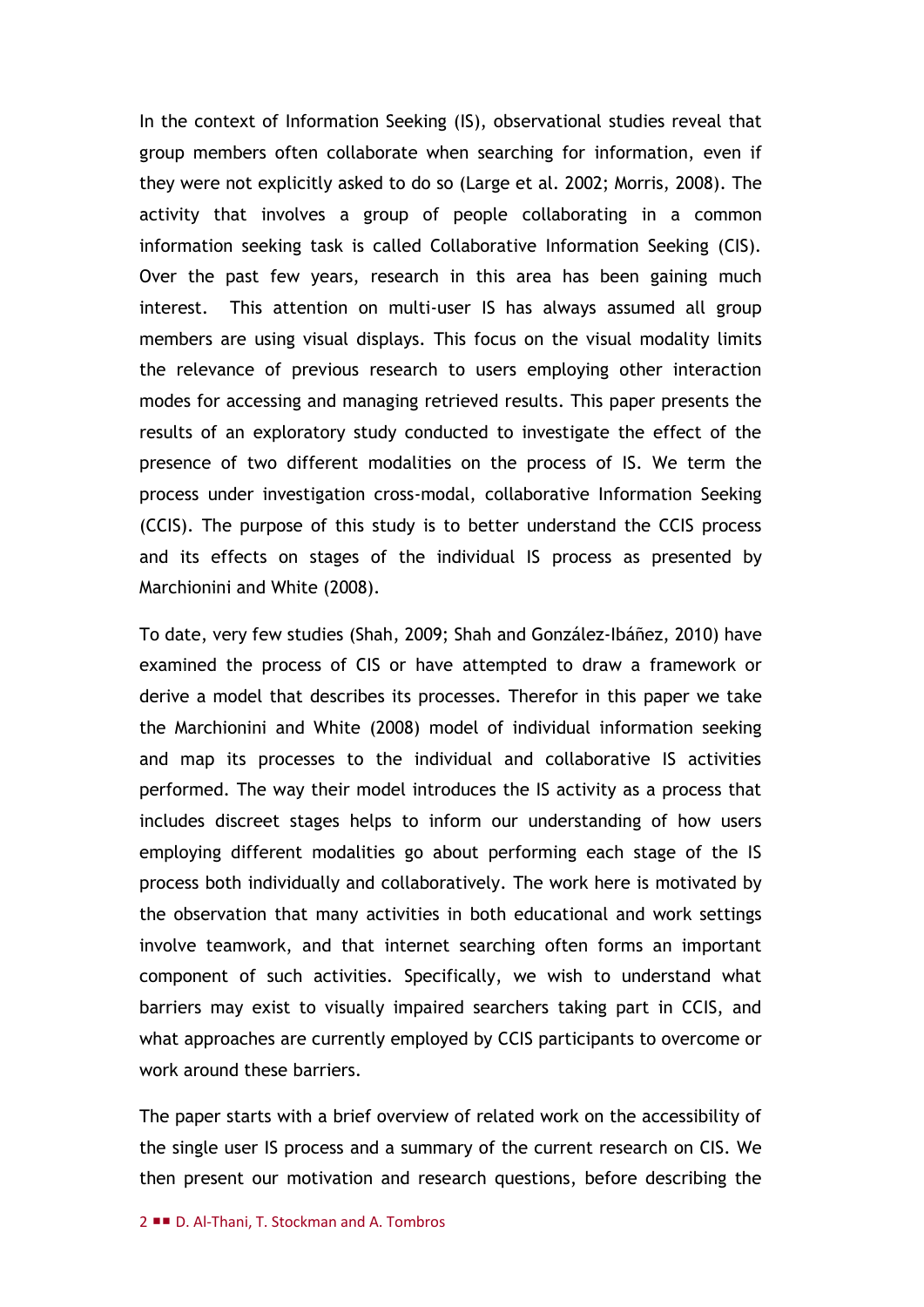details of the study and results obtained. The effects of cross-modality on the awareness and division of labour in CIS involving VI and sighted collaborators have been reported elsewhere (Al-Thani et al, 2013), where the patterns of behavior to achieve awareness and strategies to divide labor are described. This paper focuses on the effects of cross-modality on the structure of the IS process and on identifying the stages in which collaboration occurs and the reasons for it taking place. This paper concludes by discussing the implications of our findings and providing design recommendations for CCIS system features.

## **Related background**

## **Accessible information seeking**

Despite the fact that issues surrounding web accessibility have attracted increased attention in research and in the commercial world (Harper and Yesilada, 2008) the area of accessible IS is rarely examined. The sequential nature of screen reader output imposes many challenges on visually impaired (VI) web users. These challenges range from the lack of context to overload of short-term memory. Studies have highlighted these challenges and proposed a set of guidelines to be considered when designing an accessible search engine (Andronico et al., 2006, Craven et al., 2003). While these studies focused on the usability aspects of the problem, a study by Sahib et al. (2012) examined the challenges that this problem imposes on the different stages of the IS process and hence on the behaviour of the VI information seeker.

In the comparative analysis of Sahib et al. (2012) an observational user study was conducted with 15 VI and 15 sighted participants. The participants were asked to perform a complex task which required a fairly high level of cognitive effort (i.e., detailed planning of a vacation). The results of the comparative study identified major differences between the IS behaviour of VI and sighted participants. These differences were particularly apparent in the query formulation and results exploration stages. One of the main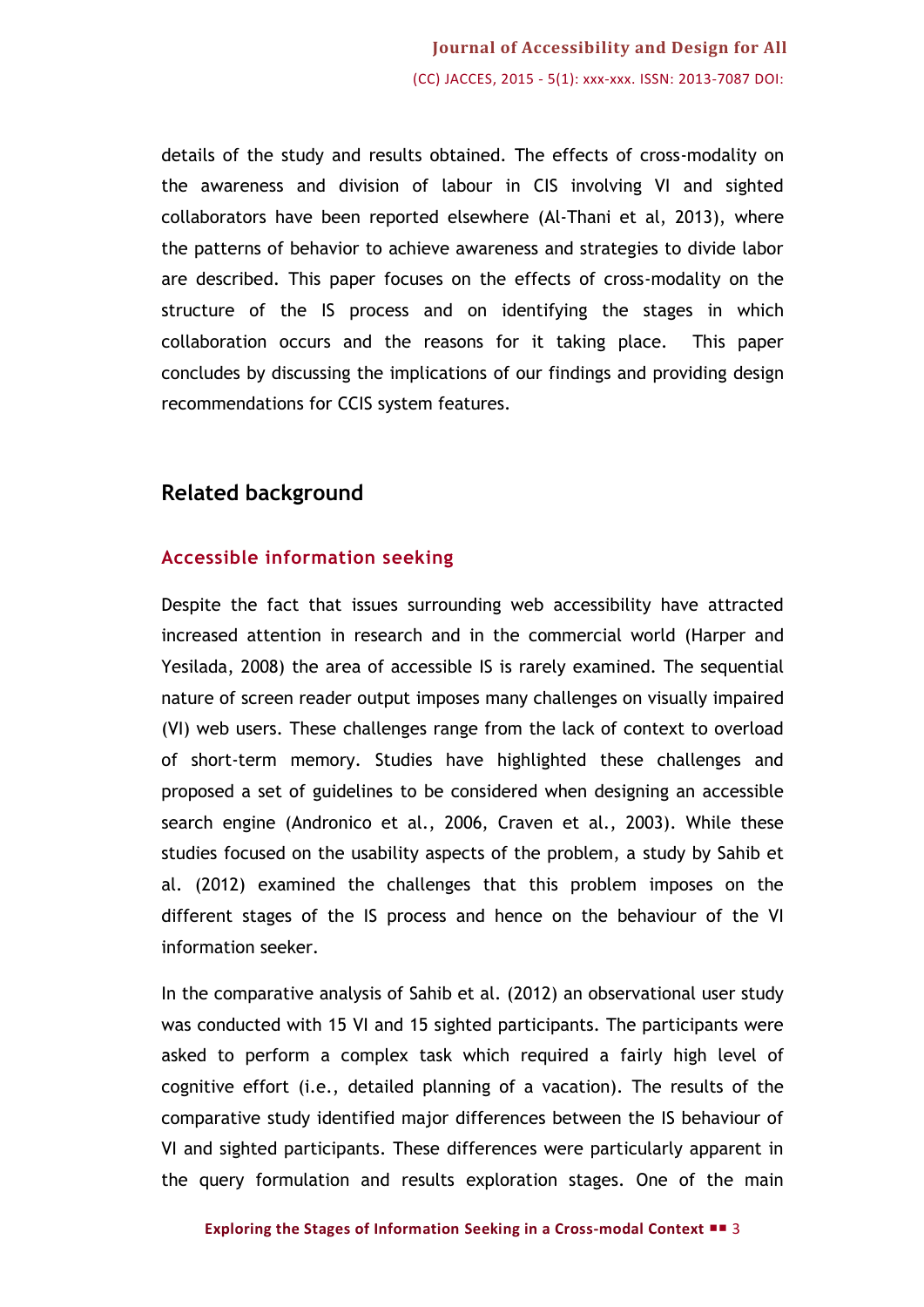barriers highlighted was the inaccessibility to screen reader users of querylevel support features provided by search engines at the query formulation phase. Also, in the search exploration stage the number of results viewed by VI participants (mean of 4.27 (SD= 2.15) web search results viewed) was considerably lower than the number of results viewed by sighted participants (mean of 13.40 (SD= 7.39)). These findings led to the development and evaluation of a search interface (Sahib et al., 2013) that aim to tackle the issues identified in their study with special attention to the results exploration and management stages.

#### **Collaborative Information Seeking**

Collaborative information seeking is defined as the activity performed by a group of people with a shared information need or 'goal' (Morris, 2008). A survey by Morris (2008) was one of the earliest studies that encouraged increased attention in this area. Her survey, which she revisited lately (Morris, 2013), did not attempt to examine users' behavior, yet it provided a wealth of data regarding the prevalence of collaborative web search and the tasks, motivation and tools involved.

Despite the extensive research in this field in the past few years, there is no consensus over a single model or framework that describes the CIS process. Though there have been a number of research attempts to develop models either to describe the CIS environment (Shah, 2009) or to classify the systems supporting it (Golovchinsky et al., 2008). Shah (2009) proposed a layered model of information seeking. The model contains four layers which are information, tools, users and results. The information layer refers to the different resources and formats of information contained in the entire search space. The tools basically refer to the search engines and the functionality they provide. The user layer includes the users, their profiles and any mechanisms available for personalization. The final layer is the results, ultimately the product of the search process, including all relevant information, users' comments and metadata.

Studies by Hyldegard (2009) and Shah and González-Ibáñez (2010) examined the applicability of Kuhlthau's (1991) process of individual information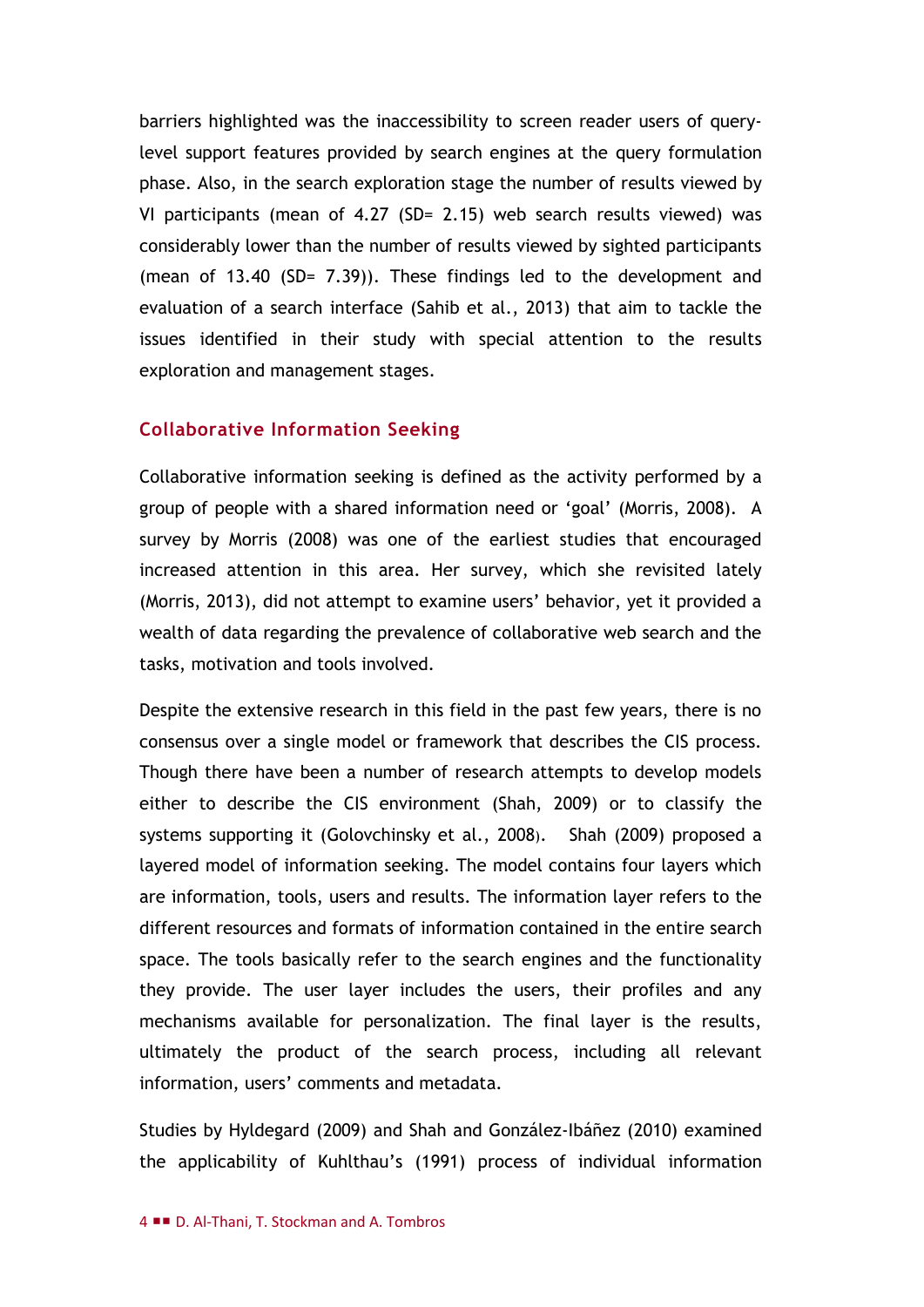seeking in the context of a group. Hyldegard (2009) observed a group of 10 students over 14 weeks when performing information seeking activities and Shah and Gonzalez-Ibanez (2010) conducted a laboratory study involving 42 pairs performing a general exploratory search task. Both concluded that though there are evident similarities in the general stages of the process between individual and collaborative behaviours in information seeking, there were also important differences. The differences are related to the contextual aspects associated with social factors. The results of the studies were similar and both concluded that Kuhlthau's (1991) process did not completely address the social dimension of CIS.

Golovchinsky et al. (Golovchinsky et al., 2008) proposed a taxonomy of CIS collaboration. The focus of this taxonomy is on technical models of collaboration rather than social models, they proposed four different dimensions of collaboration: intent, depth of mediation, concurrency and location. (1) Intent: Explicit vs. Implicit: When implicit collaboration is supported, the search engine uses data from previous anonymous users with similar information needs or similar behaviour to offer recommendations to users. Recommender systems thus support implicit collaboration. In contrast, in systems that support explicit collaboration, users explicitly work together in the query formation and results exploration stages. Microsoft's SearchTogether (Morris and Horvitz, 2007) system is an example of an application that supports explicit collaboration. (2) Depth of Mediation: This dimension refers to the level in which the mediation of information seeking is applied in a system. Pickens et al (2008) introduced Cerchiamo, in which CIS is mediated at the algorithmic level. The Cerchiamo collaborative search engine divides the labour between two collaborators. One collaborator is the "preceptor" who investigates new fields of information, while the other collaborator is the "surveyor," who looks at and explores each new field in detail. (3) Concurrency: Synchronous vs. Asynchronous: Concurrency, which does not actually relate to time, means that the system should allow the actions of a user to be conveyed in some way to other team members. In other words, systems should support awareness between collaborative users within a group engaged in different information seeking activities. (4)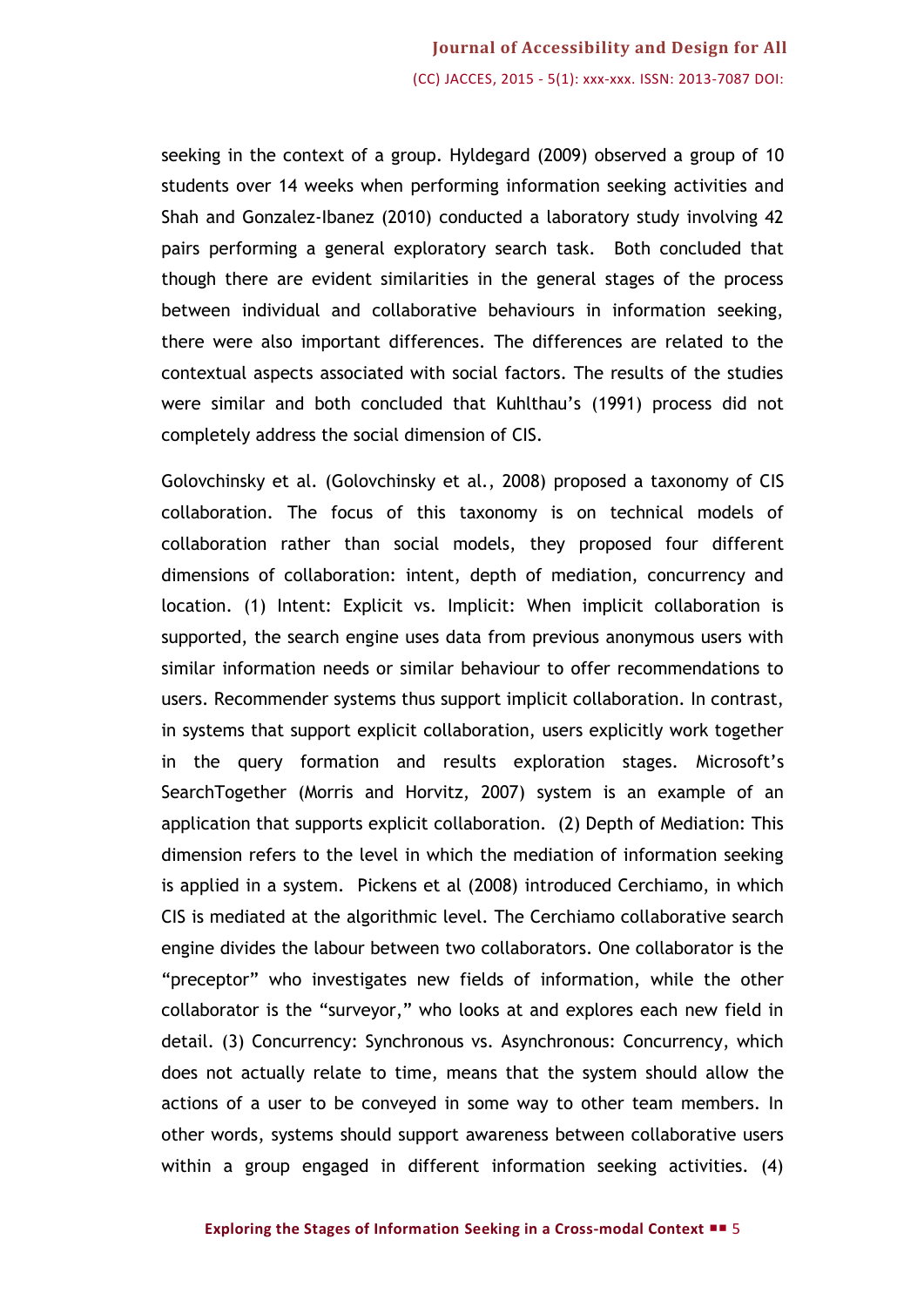Location: Co-located vs. Distributed: Distributed collaboration may require additional communication channels such as instant messaging, offline messaging services and voice chat.

## **Research questions and motivation**

The increased interest in CIS reflects the fact that it is a more frequent activity in our daily lives. However, there has not previously been any attempt to consider the way CIS activities may be different when collaborators use different interface modalities, which is the focus of the current study. The questions we wished to examine are as follows:

Q1: What stages of the information seeking process are done by the VI and sighted participants and how?

Studies have revealed that though IS stages are typically done individually. Nevertheless collaborators may choose to work together at many points in the process (Hyldegard, 2009 and Shah and González-Ibáñez,2010). In addressing this question, we aim to explore how often collaboration occurs at each stage, how much collaboration takes place and what techniques are used to support it? Furthermore, we wish to examine the effects of cross modality on group performance and techniques employed to address issues arising from the use of different interaction modes. For example, previous research on VI users IS behaviour has highlighted that most challenges are encountered during the results exploration phase (Sahib et al., 2013). These difficulties arise because examining large search result sets using a screen reader can be a lengthy process, due to the sequential nature of speech and other limitations relating to the navigation of complex information with a speech-based screen reader (Murphy et al., 2007; Stockman and Metatla, 2008).

Q2: What are the strategies and techniques employed to manage search results by VI and sighted participants?

This question also explores the management of search results in the presence of a common goal between group members who use different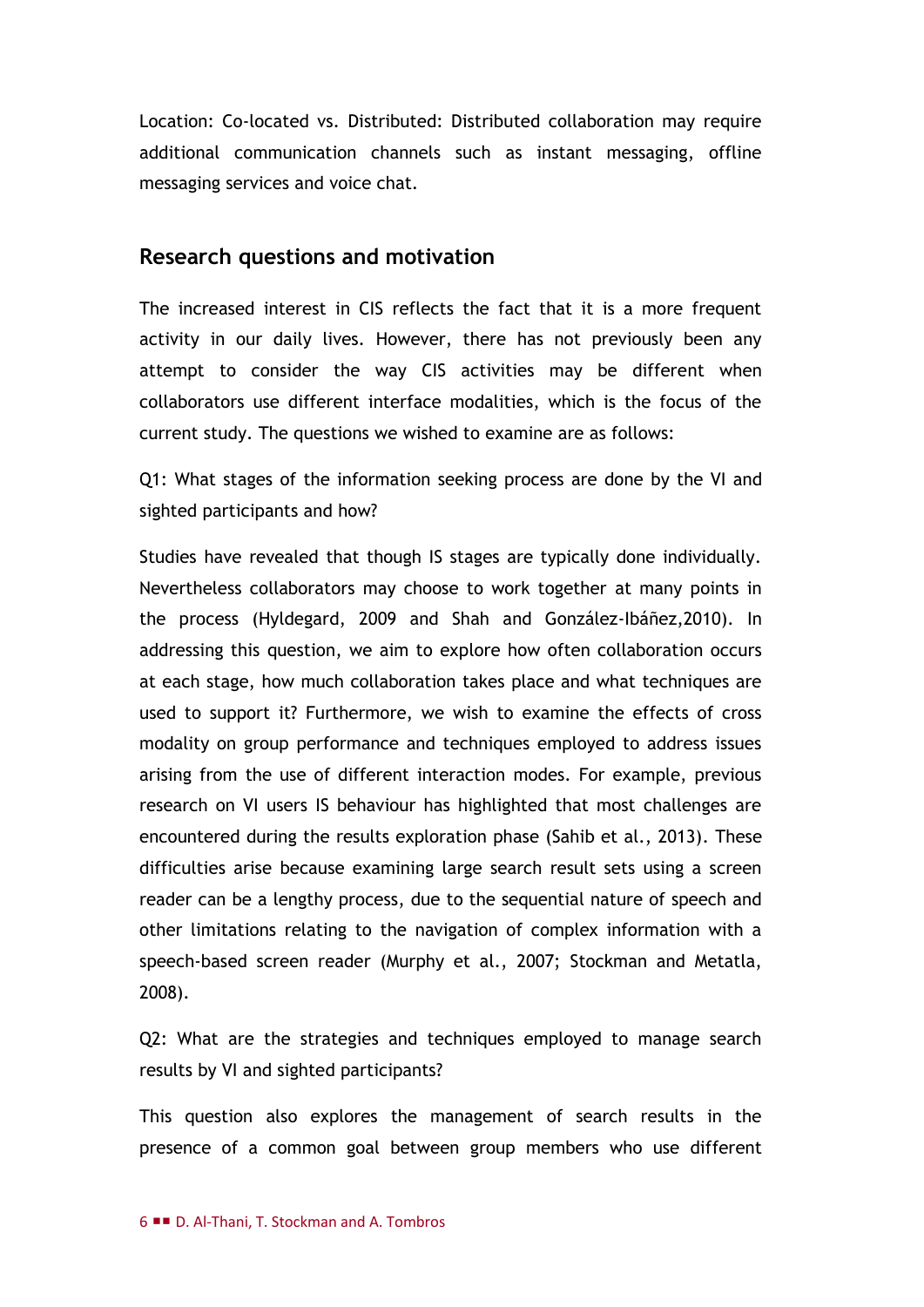access modalities. It seeks to identify approaches and techniques used to organize, exchange and manage search results.

## **Observational study**

We observed 14 pairs of users, each pair comprising one sighted and one VI partner, performing two CCIS tasks. For one of the tasks the partners were co-located, while in the other they were located separately. Task order and location were balanced to counter learning effects.

## **Participants**

We recruited 28 participants, 14 sighted and 14 VI, via mailing lists; table 1 contains their demographic data and the technologies they used. Three VI users employed headphones for speech output, while the other 11 used speakers. All the VI users used the speech-only version of the JAWS screen reader. Two pairs were colleagues for more than two years. None of the other pairs had worked together on a regular basis.

*Table 1. Demographic and technology information about participants*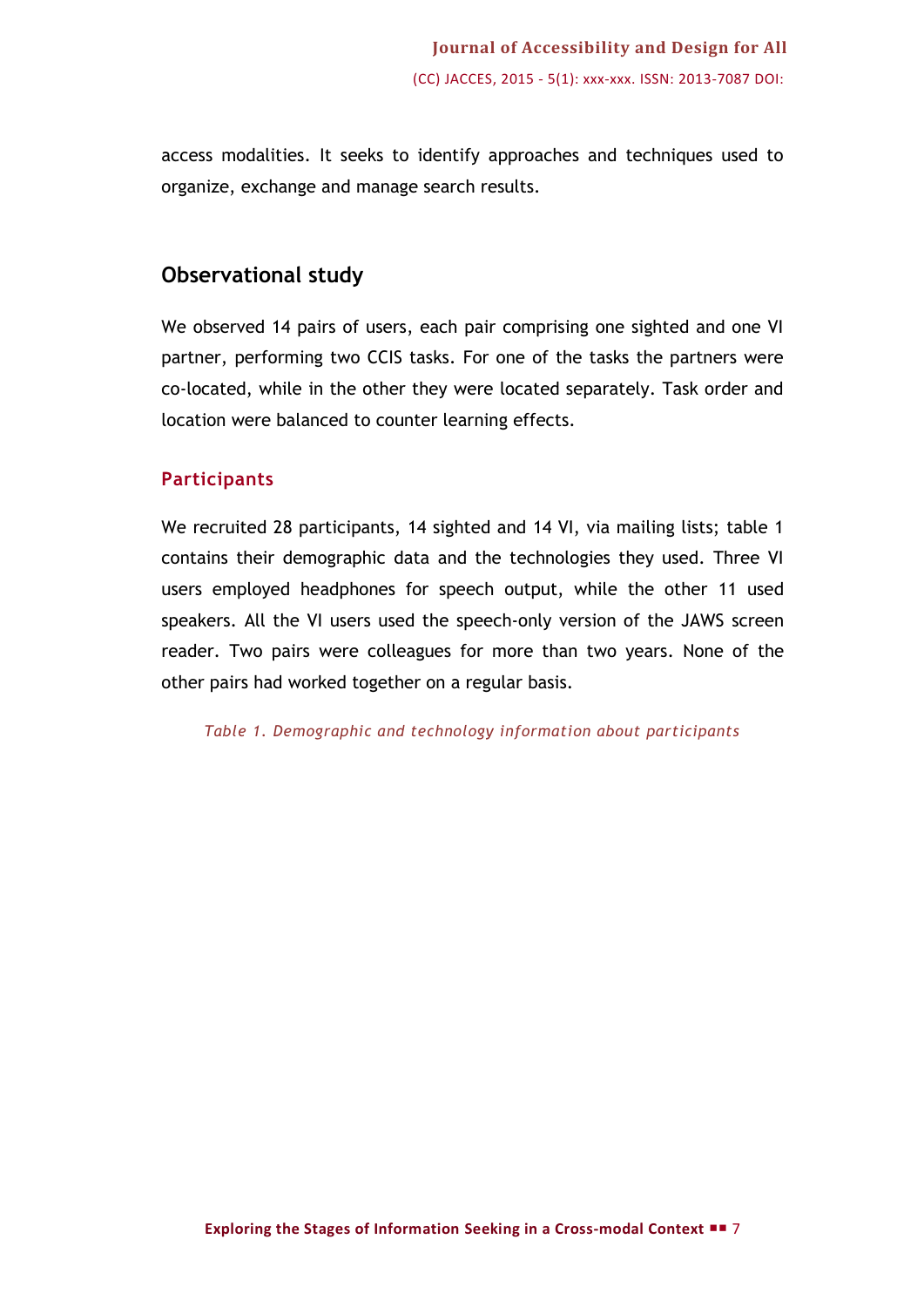|                                                 | <b>Visually Impaired Participants</b>                                                  | <b>Sighted Participants</b>                                            |
|-------------------------------------------------|----------------------------------------------------------------------------------------|------------------------------------------------------------------------|
| Age                                             | 2(21-29), 4 (30-39), 3(40-49), 5<br>$(50-59)$                                          | $2(18-20)$ , $3(21-29)$ , $3(40-$<br>49), 5 (30-39), 1(50-59)          |
| Gender                                          | 8 Male, 6 Female                                                                       | 8 Male, 6 Female                                                       |
| <b>Browser</b><br>Used<br>(Multiple<br>Answers) | 12 IE, 8 Safari, 5 Firefox                                                             | 6 IE, 4 Firefox<br>3 Safari, 1 Chrome                                  |
| Frequency<br>of CIS<br>Activity                 | 3 Daily, 2 Once a week, 5 once a<br>month<br>1 Once in the past six months, 3<br>Never | 2 Weekly, 3 once a month, 6<br>Once in the past six months,<br>3 Never |

### **Tasks**

Previous CIS research has identified that simple information look-ups and fact finding tasks do not benefit from CIS activity, while multi-facetted and exploratory search tasks are likely to be more appropriate for use in CIS investigations (Morris and Horvitz, 2007). Therefore, participants were asked to collect relevant information for two exploratory tasks that were designed to be realistic work and leisure tasks respectively. The task used in the colocated session was to organize a business trip to the United States while the task in the distributed session was to organize a holiday trip to Australia. They were given dates of engagements in different cities and times when leisure or work activities needed to be identified. Participants were asked to organize the travel, accommodation and activities in these cities. In advance of each study we made sure that participants had not visited the cities before. The complexity of the two tasks was counterbalanced to make them approximately equal in their level of difficulty. They were balanced for subtasks and amount of information retrieved.

#### **Sessions**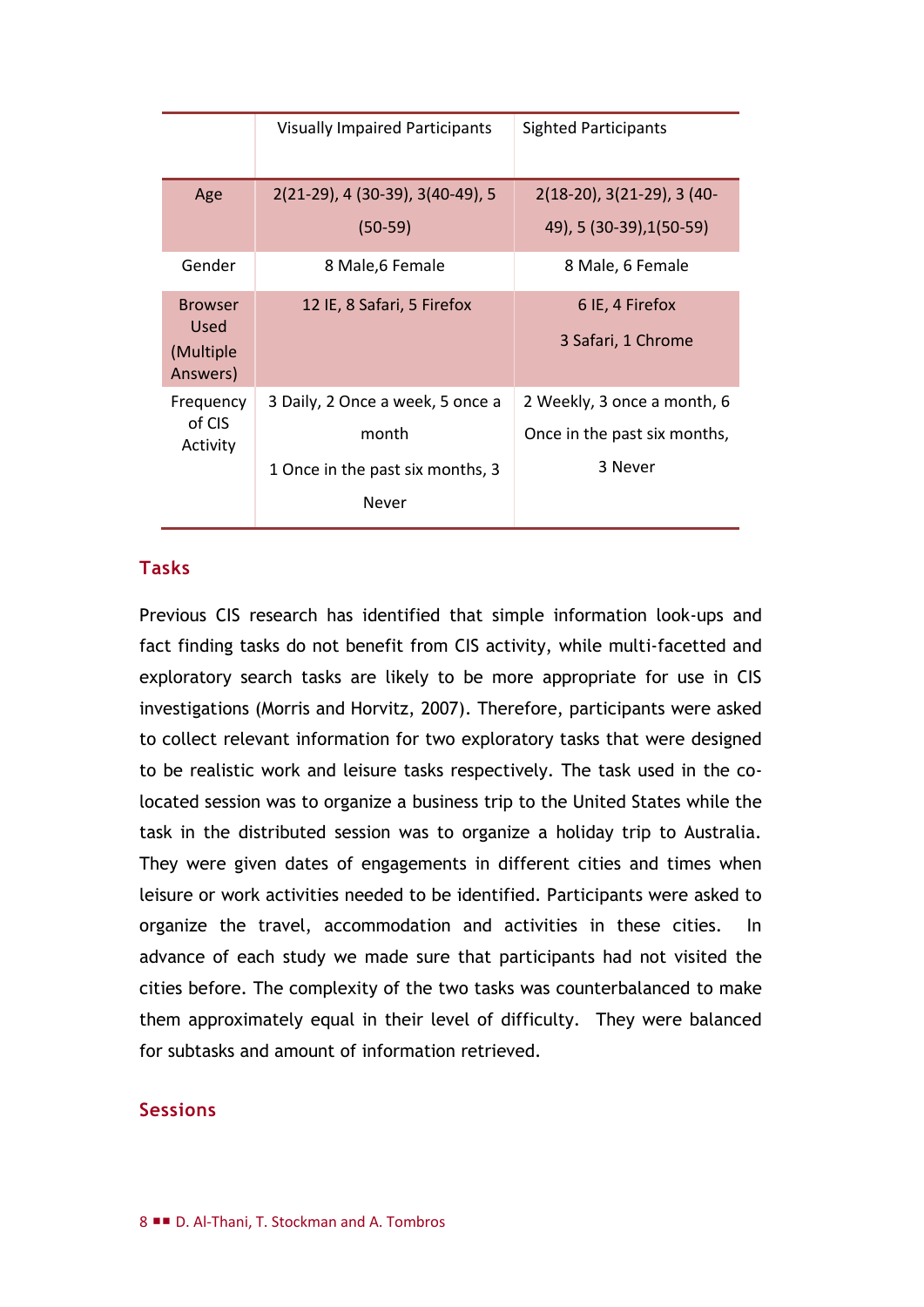Both the co-located and distributed sessions took place at the VI participants' workplace as the intention was to observe the participants in real world settings. For the same reason they were asked to use their own PCs and the web browser and search engines they normally used. In the distributed sessions, participants were seated in remote locations and told that they could use one or more of the following methods to communicate: email, instant messaging, shared documents, or any tool they found suitable. While in the co-located setting, participants were seated in the same room and asked to communicate verbally, though they were free to use additional methods if desired.

During the first session, participants were briefed about the purpose of the study and asked to fill a pre-study questionnaire which collected their demographic data, information about the technologies they use for this type of task and their level of experience with web searching. In each session, they were provided with a brief document giving information about the trip they were required to organise, including dates when they needed to be in different places and details of the types of activities they were required to book.

Following that, participants were asked to perform the tasks and about 35 minutes into their work the principle researcher asked them to stop. We intentionally did not inform them in advance about the amount of time they have to perform the task as we were not interested in examining the influence of time pressure in this study. We concluded each session with a brief semi-structured interview to discuss the participants' experience of the task.

All sessions were videotaped, having obtained the approval of the participants. During the tasks, the screens of both participants were captured using screen recording software. The VI participants' screens were captured using a video camera, as we noticed in a pilot of the experiment that screen recording software sometimes reduced the responsiveness of screen readers. Additionally the principle researcher made notes of observations during the sessions.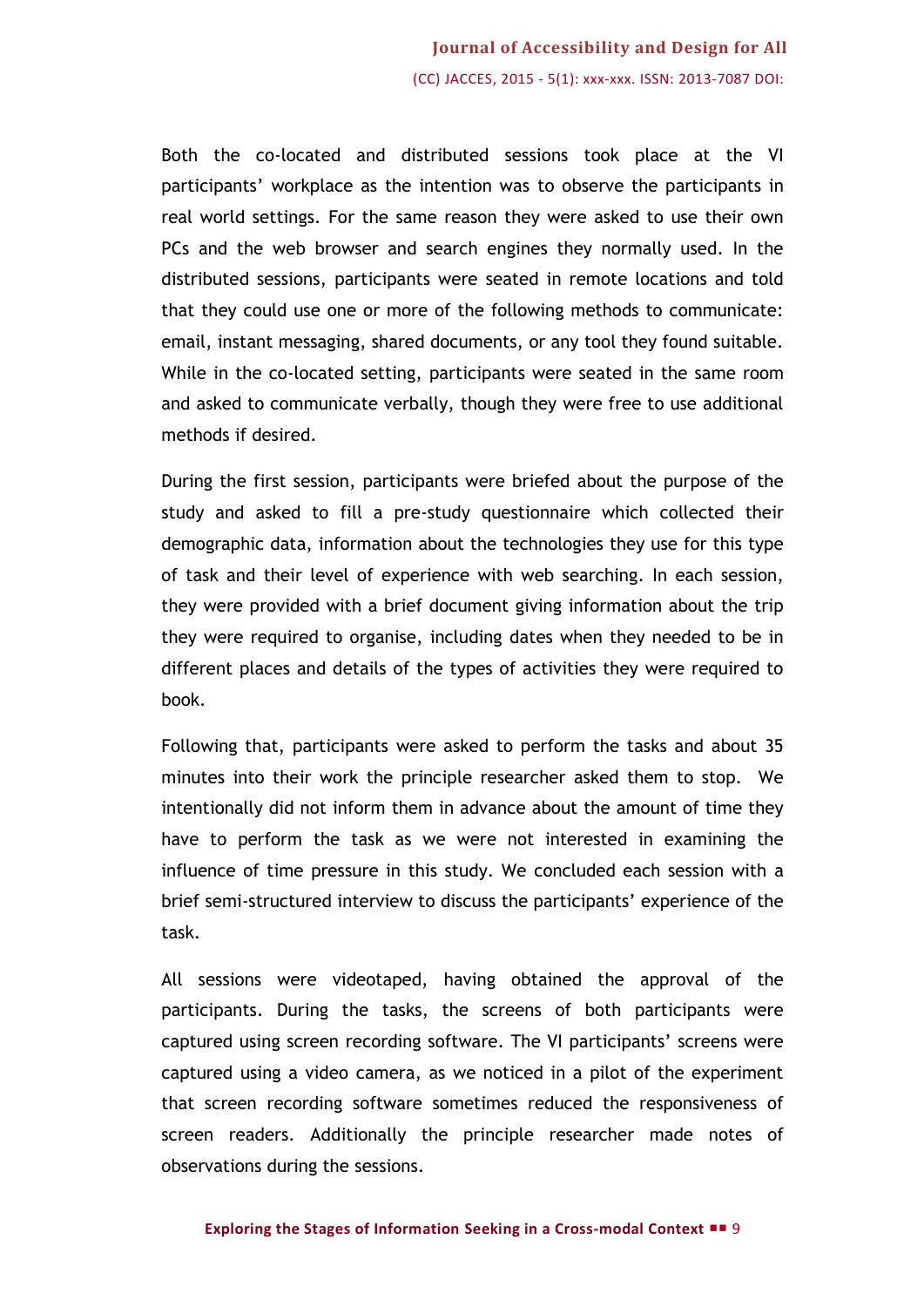#### **Data Collection**

The main source of data was the video recordings of the interactions between partners and their interactions with the search engines and the post-study interviews. After transcribing the videos, we used the Open and Axial coding phases of grounded theory (Corbin and Strauss, 2008). Open coding is the process of generating initial concepts from the data while axial coding is when the data is put together to establish connections between the different concepts and categories. The selective coding process includes the formalisation of the data into theoretical frameworks. However, for this study, we stopped our data analysis after open and axial coding as we wanted only to explore the behaviour of the collaborating searchers, as opposed to developing a new theory.

The coding scheme captured indicators of each IS process stage. In relation to the interactions between partners, the coding scheme captured instances of collaborative IS activities and the reasons for these taking place. Semistructured interviews were conducted individually with each participant to complement the data collected during the study. On the quantitative data, we carried out statistical testing at p<0.05 with a two-tailed unpaired t-test.

## **Analysis**

#### **Stages of the Collaborative Process**

In general, the process started with a stage in which the pair divided the tasks to be performed. At this stage, usually one of the participants took the lead and assigned tasks to themselves and to their partner. During this process, the other partner might either agree on the task s/he is being given or suggest another task. For instance, visually impaired experienced web users sometimes anticipated that certain tasks were likely to require a longer time for them to complete, therefore they sometimes suggested they performed other tasks. Seven VI participants in the co-located setting and 10 VI participants in the distributed setting preferred searching for a tourism site to booking a hotel room, because the latter task involved filling an online form. In the interviews, VI participants explained that from previous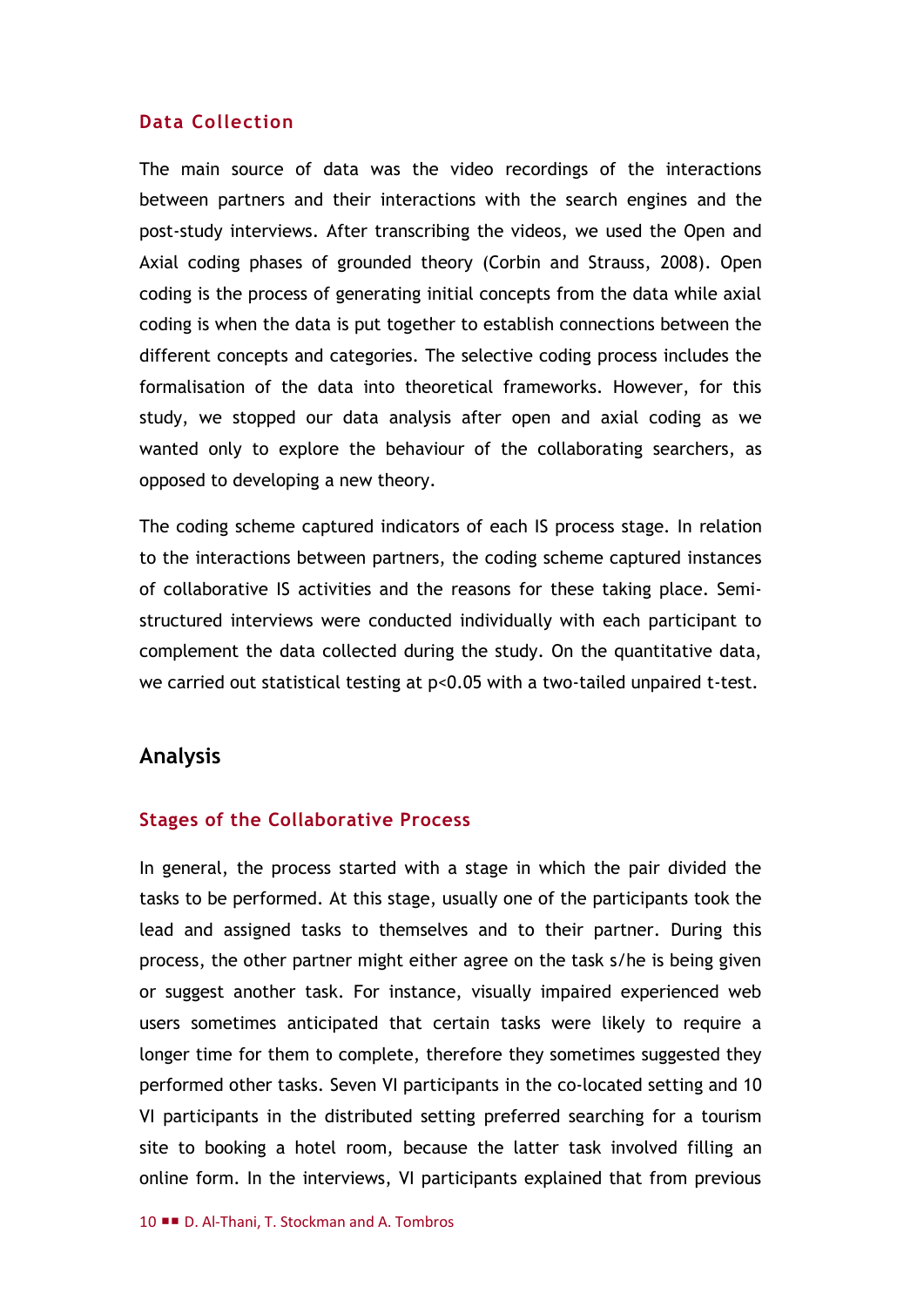experience of filling web forms, they knew that this process can sometimes be lengthy or not feasible or difficult due to the presence of inaccessible form elements.

In the co-located sessions, an iterative process was observed. This process mainly involved three stages. In the first stage the pair spent from 2 to 5 minutes looking into and discussing the task. The discussion at this stage mainly related to an initial division of labour. At this stage the task was divided into smaller sub-tasks. However in the majority of cases, partners only decided on who would do each of the first sub-tasks. In stage 2, after each partner had been assigned a sub-task, each participant started to perform the information seeking process individually. Once a piece of information was found (e.g. once a sub-task was completed), the participants usually paused and notified their partner about the completion of this sub-task by discussing the outcome and search results found (Stage 3). The discussion in stage 3 always revolved around three main aspects: division of labour, making sense of the results and reviewing the remaining sub-tasks. Stages 2 and 3 were then repeated until the task was completed. However, in some cases a participant interrupted his/her partner during a task. Two main reasons were noticed for such behaviour. One reason was that the participants would need to browse search results together either to collaboratively make sense of the retrieved information, or, in some cases, VI participants would face difficulties in viewing large volumes of search results, due to the limitations of speech-based screen readers, and so asked their sighted partners for assistance. The other reason was that some websites were inaccessible and it was impossible for the VI partner to complete the task individually. In the observed sessions, a sum of 17 instances were recorded where the VI participants asked for assistance from their sighted partners in the co-located setting. 13 of these cases were accessibility issues while four of them were related to navigating large result sets.

In all distributed sessions, a common pattern for the execution of the stages was observed. After the initial division of labour, both participants performed the Information seeking tasks individually and shared the results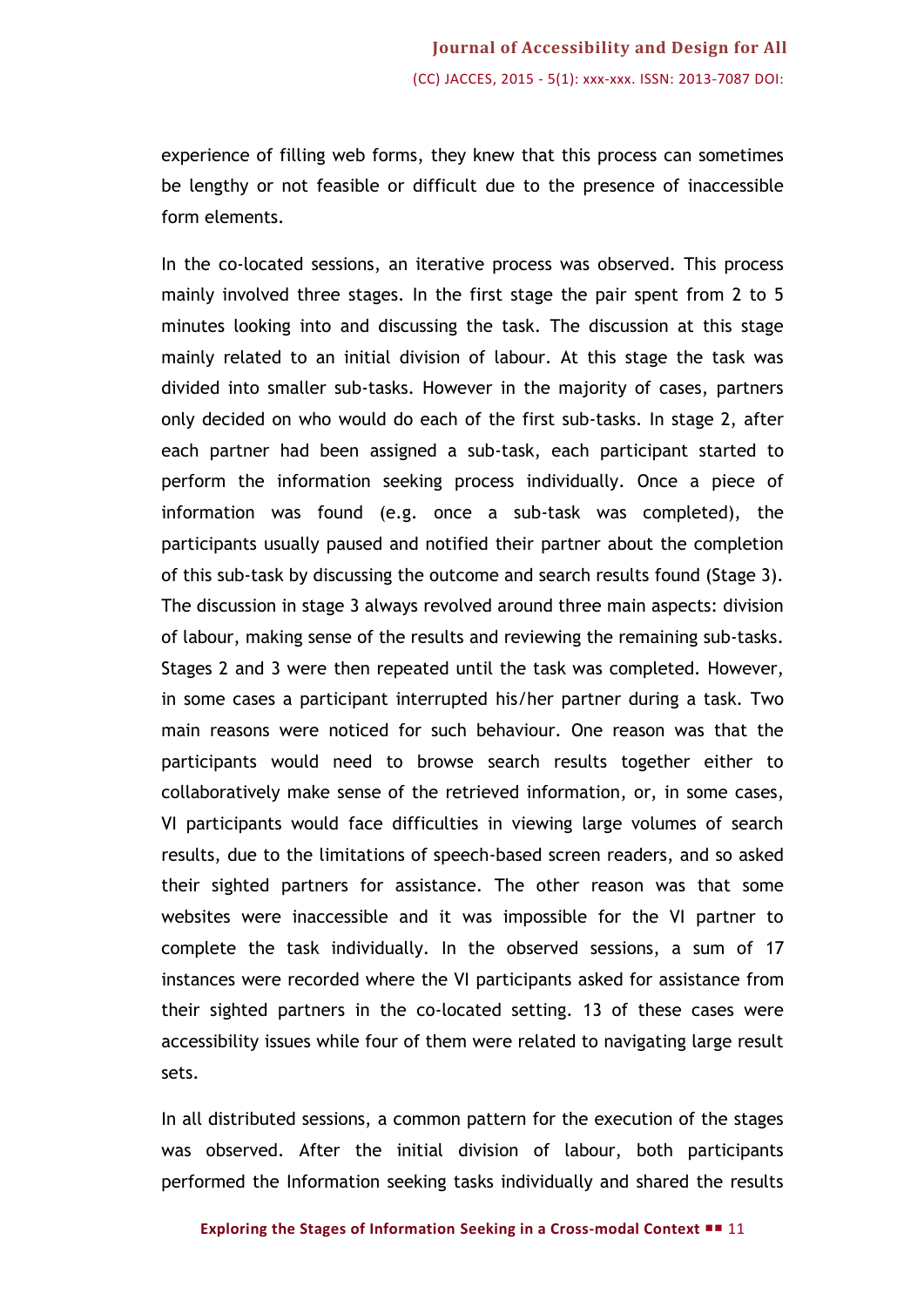via email or instant messages. Unlike the process in the co-located session, in the distributed sessions there was no evidence that participants discussed division of labour later in the process. It was observed. However, if one participant completed all the tasks assigned to him/her, they would decide to complete their partner's outstanding tasks. Additionally, there were virtually no interactions between partners relating to making sense of retrieved results. There were only three requests for assistance recorded and all were access related.

### **Stages of the Information Seeking Process**

For the most part, the separate stages of the information seeking process were done individually. Nevertheless, in the co-located sessions, a number of instances were recorded in which query formulation, results exploration, query re-formulation and the search result management stages were accomplished collaboratively.

#### *Query formulation*

When a participant was assigned a particular task, he/she immediately opened a search engine and entered a query keyword. Usually the initial query would be broad and once a relevant result set is found, the participant might choose to narrow down the search to a more specific query with more keywords to obtain the information they need. However, this was not the case with VI users, as shown in Table 2, in both settings, the average length of queries by sighted participants is shorter than that of VI users. The result was statistically significant in the co-located setting at (t(26))=2.11, p=0.04) and not statistically significant in the distributed setting at  $(t(26)= 1.28, p=$ 0.21). This result agrees with a previous comparative study (Sahib et al., 2012) of the search behavior of VI and sighted users. In interviews conducted as part of (Sahib et al., 2012), VI users confirmed that they often try to express their complete information need in a relatively long, precise query, in an attempt to reduce the number of results they need to browse to reach the desired result.

*Table 2. Mean length of initial query (SD)*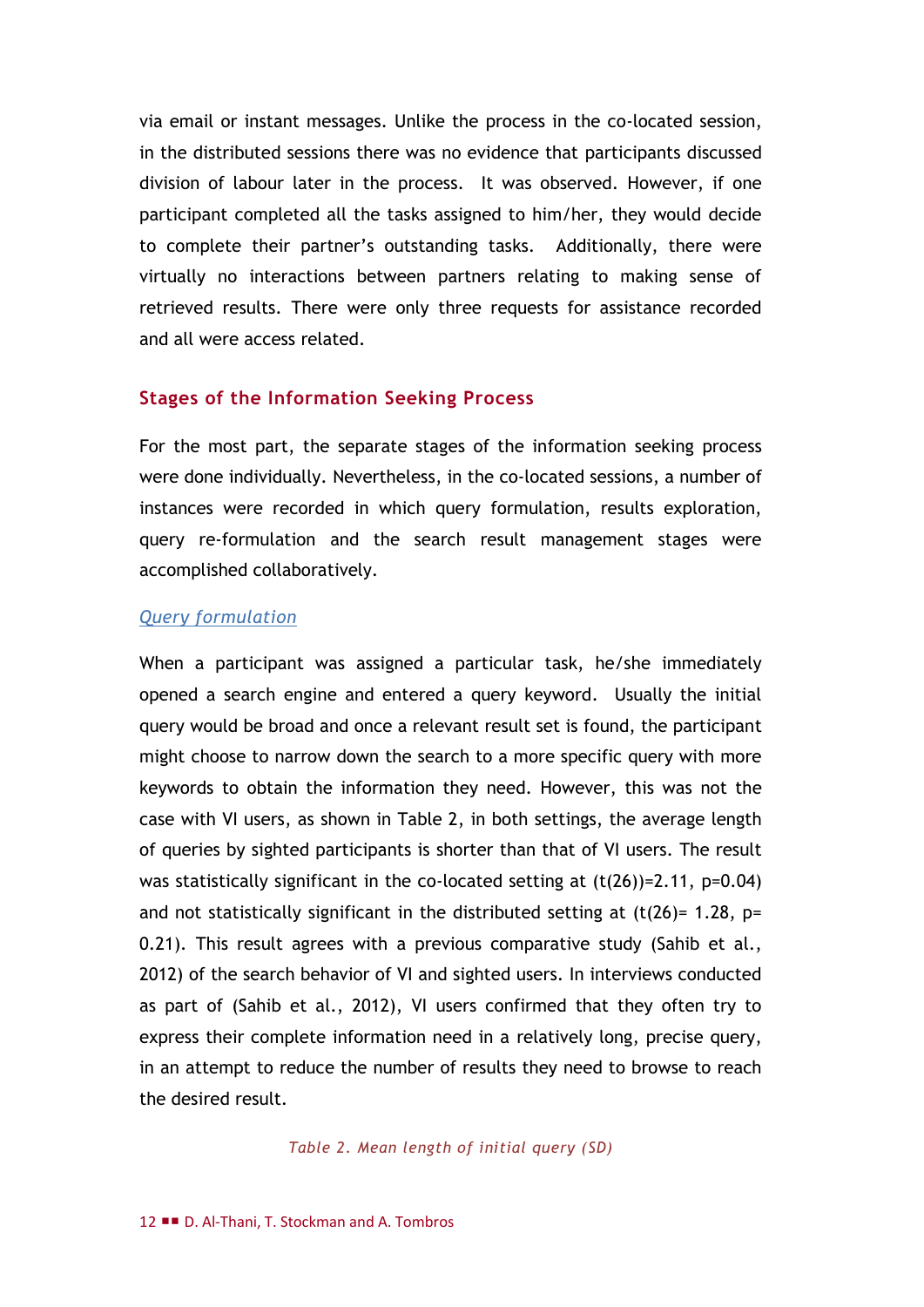(CC) JACCES, 2015 - 5(1): xxx-xxx. ISSN: 2013-7087 DOI:

|                            | <b>Co-located Setting</b> |                        | <b>Distributed Setting</b> |                        |
|----------------------------|---------------------------|------------------------|----------------------------|------------------------|
|                            | VI participant            | Sighted<br>participant | <b>VI Participant</b>      | Sighted<br>Participant |
| Length of<br>initial Query | 3.37(0.96)                | 2.64(0.84)             | 3.31(0.95)                 | 2.93(0.54)             |

Returning to the present study, a number of instances of collaboration were observed at this stage; participants sometimes suggested query keywords for his/her partner. In all co-located sessions, the average of 0.36 (SD= 0.66) instances of suggesting query terms were recorded, while only one case was recorded in the distributed setting. In situations where the participant was unable to find results that satisfied the information need, his/her partner usually suggested another query keyword. This suggestion was either based on prior knowledge, or based on the context of the task. For instance, in the conversation extract below, one participant was finding a hotel in Los Angeles (L.A). This participant suggested the query keyword for her partner, who was looking for a restaurant to dine in L.A. She suggested that the restaurant had to be near the hotel, as shown in the excerpt below:

*From Study #6, Sighted Participant: "I will look for a place to dine in L.A."*

*VI participant: "You can Google restaurants near Beverly Hills"*

#### *Search Result Exploration*

As shown in Table 3, the number of search results explored by sighted users is statistically significantly higher than that for VI participants with  $(t(26)$ = 2.79, p=0.009) in the co-located setting. In the distributed setting, although the difference was smaller, it was still statistically significant  $(t(26)= 2.32)$ , p= 0.03). Collaboratively exploring a set of search results was commonly observed in the co-located setting only. In all sessions, an average of 3.75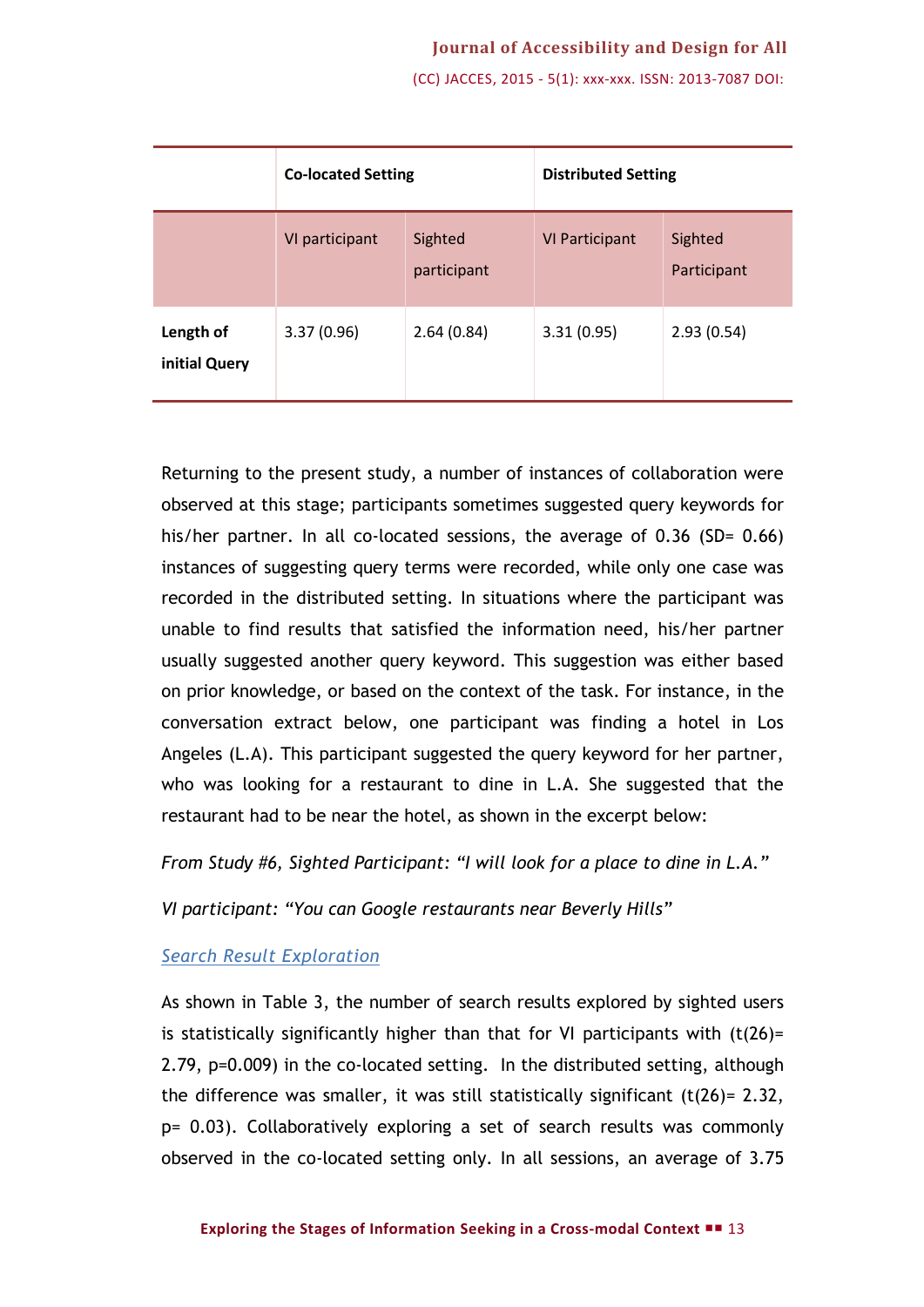(SD= 1.25) instances of exploring results collaboratively were recorded. The average number of search results viewed collaboratively is 0.5(SD= 1.38).

|                                   | <b>Co-located Setting</b> |                        | <b>Distributed Setting</b> |                        |
|-----------------------------------|---------------------------|------------------------|----------------------------|------------------------|
|                                   | VI participant            | Sighted<br>participant | <b>VI Participant</b>      | Sighted<br>Participant |
| <b>Search results</b><br>explored | 3.92(2.12)                | 7.14(3.37)             | 4.71(2.64)                 | 6.79(2.38)             |

*Table 3. Mean number of search results explored (SD)*

All such collaboratively obtained results were triggered by the VI partner needing to explore more results faster. An example of comments taken from two different sessions in which the VI partner asked the sighted partner to assist when exploring the search results is shown below

*From Study #3 co-located session, VI Participant: "Could you just glance at these results yourself?!"*

*From Study #2 co-located sessions, VI Participant: "It is listing a number of places, can you see L.A. there?"*

## *Query Re-formulation*

This stage occurs when the user is not satisfied with the initial retrieved set of results and chooses to submit a new query. The new query might be a term from prior knowledge or from information that was just found. Table 4 shows the average number of query reformulation by VI and sighed participant in each settings.

| <b>Co-located Setting</b> |         | <b>Distributed Setting</b> |         |
|---------------------------|---------|----------------------------|---------|
| VI participant            | Sighted | <b>VI Participant</b>      | Sighted |

#### *Table 4. Mean number of query reformulation (SD)*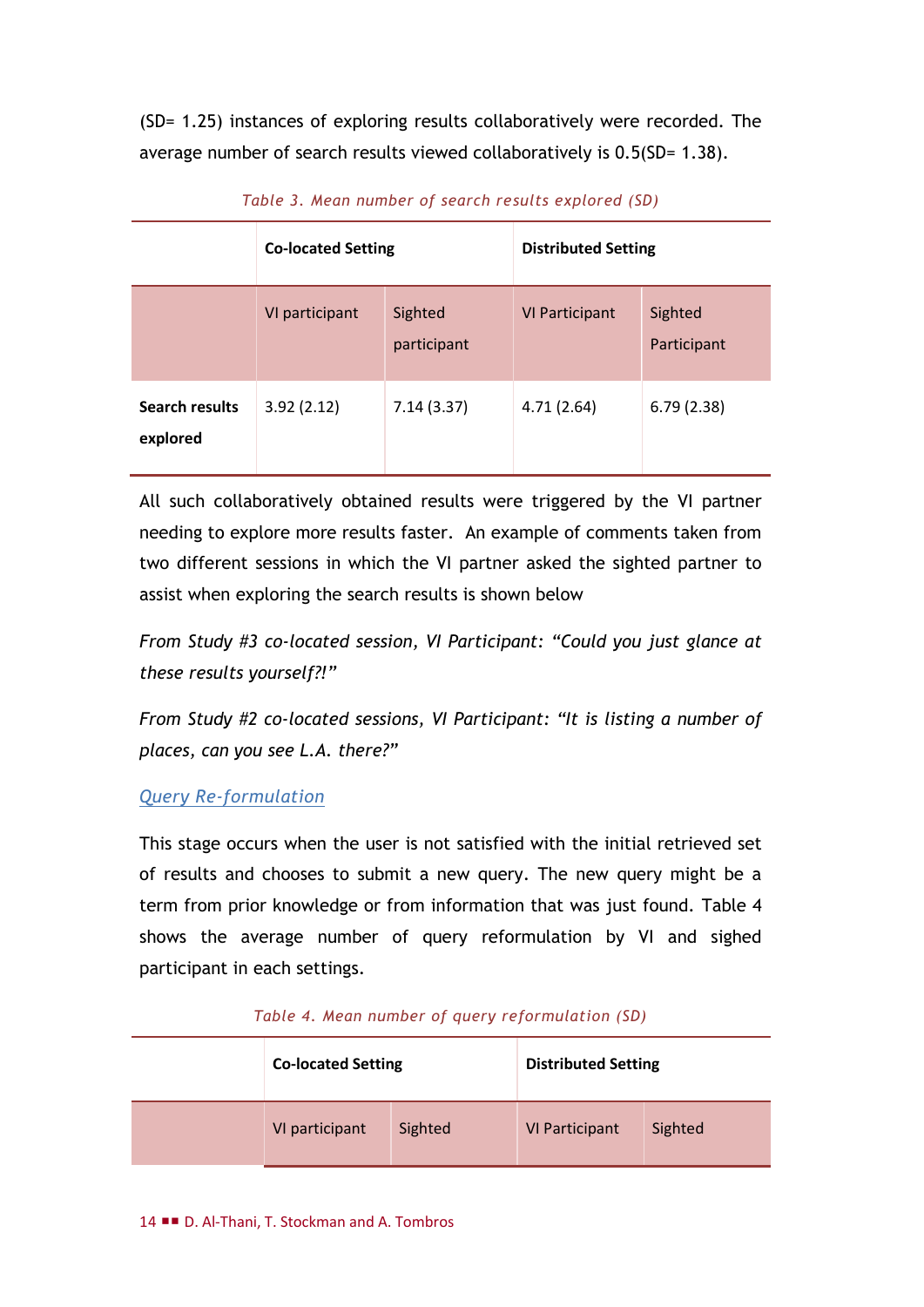#### **Journal of Accessibility and Design for All**

(CC) JACCES, 2015 - 5(1): xxx-xxx. ISSN: 2013-7087 DOI:

|                        |            | participant |           | Participant |
|------------------------|------------|-------------|-----------|-------------|
| Query<br>reformulation | 1.07(1.14) | 2.93(2.47)  | 0.7(1.24) | 1.29(1.98)  |

Additionally, it was observed that this stage was performed collaboratively in only 3 instances in the co-located setting. In these instances the partner interrupts and suggests a query term when one partner is not satisfied with the set of results. An excerpt of a conversation that captures query reformulation accomplished collaboratively is shown below:

*From Study #4, Sighted Participant:" I think, perhaps Virgin Atlantic doesn't have direct flights to Las Vegas".*

*VI Participant: "Yes, this is what I was thinking about".*

*Sighted Participant: "Let us try another keyword; perhaps you can Google direct flights to Las Vegas".*

#### *Managing Search Results*

Since the task was conducted in one session, users did not employ favorites or bookmarks to keep track of required information. Sighted users tended to open multiple tabs within a browser window, whereas VI users tended to open multiple windows to keep track of retrieved information. In the colocated setting, the most used note taking tool was Microsoft word. In most of the conducted sessions, both participants would store the retrieved information. However, in three sessions only one participant noted down the retrieved information and the other participants entirely depended on their partners. In two sessions it was the sighted users who kept track of the retrieved information and stored it, while in one session it was the VI user who organized and stored the retrieved information in a word file.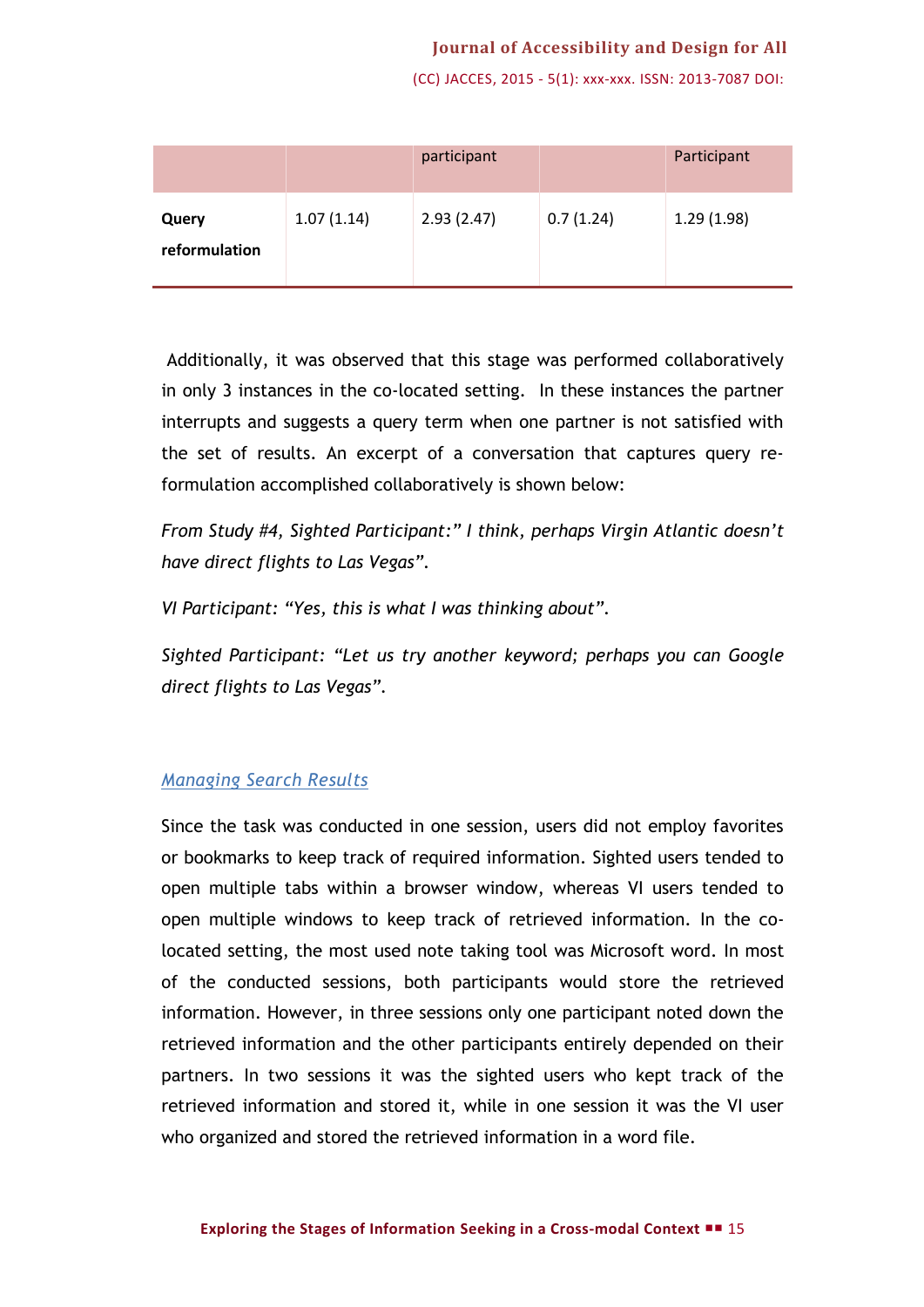In the distributed setting, the most used note taking tool was Microsoft word. Three VI participants and four sighted participants preferred storing their notes and retrieved information using the communication tool, which was either email or chat messaging. In these situations, one team member usually kept track of the information shared in the communication tool by storing them in a word processing application. Four VI participants and three sighted participants kept track of the retrieved information received from their partners and stored it in a Microsoft word file.

It was observed that the information noted down or exchanged by participants was of five types: a website link, a website link with details, details about the sub-task, keywords that refer to the information or copying a part of the webpage. Figure 1 shows the percentage of each identified category in the co-located and the distributed settings. The majority of information kept by both sighted and VI users in both settings were either website links with details (52% in the co-located setting and 59% in the distributed setting) or details only (25% in the co-located setting and 16% in the distributed setting). Moreover, the amount of information kept by VI users is nearly half the amount of information kept by sighted users. In fact in the distributed setting, sighted users exchange rate of information to VI users was 2:1. In the post-study interviews, seven VI participants highlighted the difficulties of having to switch between three different applications: the web browser, the email client and the note taking tool during the process.

*Figure 1. percentage of occurrences of each type of information kept or exchanged in both sessions*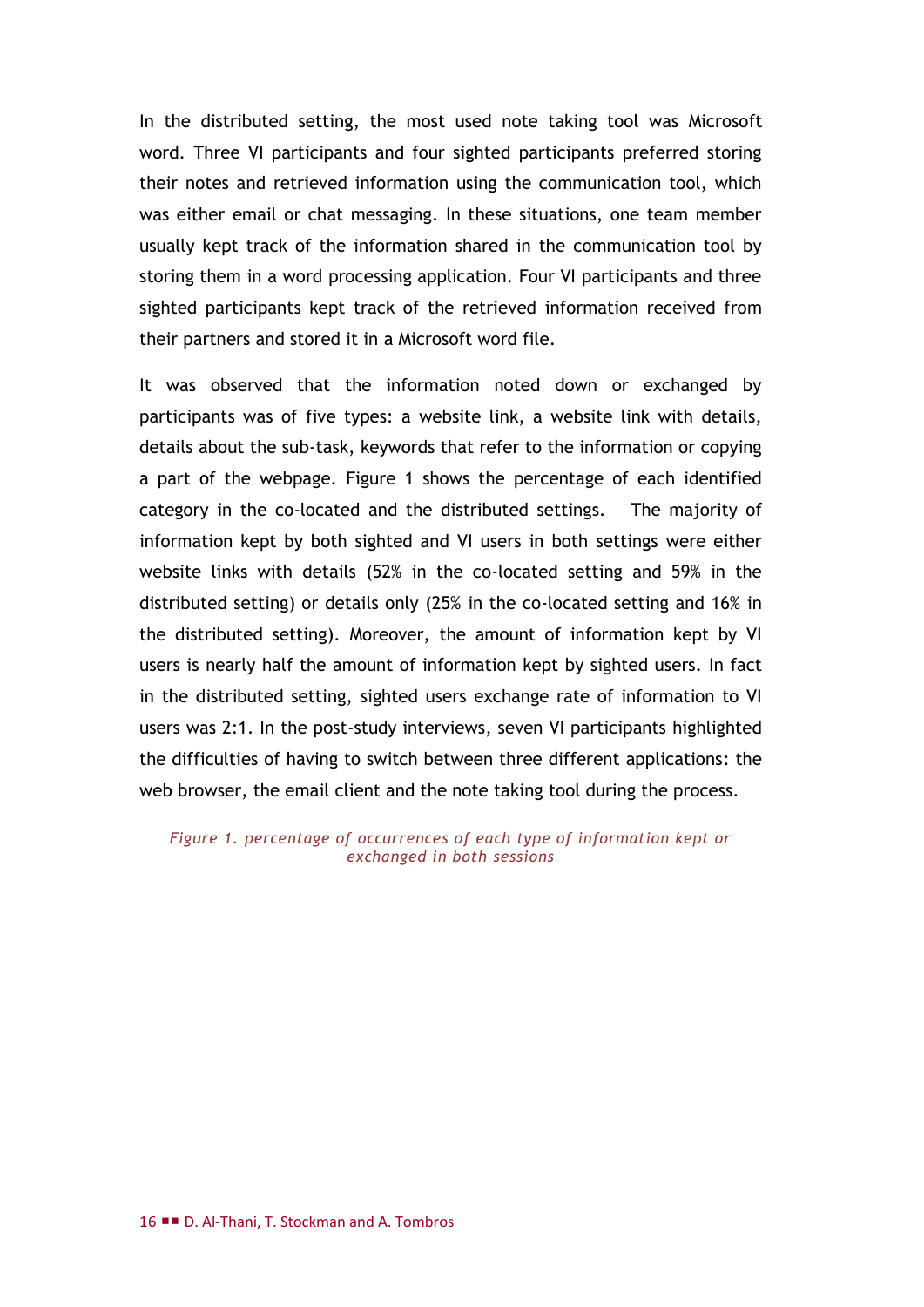## **Journal of Accessibility and Design for All** (CC) JACCES, 2015 - 5(1): xxx-xxx. ISSN: 2013-7087 DOI:



In the co-located setting the retrieved information was noted down but was not exchanged between the participants by any means. The participants were merely verbally notifying their partners about their progress or asking about their partner's progress as a means of updating their awareness information. Whilst in the distributed setting, partners exchanged information by email or instant messaging as well as using note taking tool.

The majority of participants stored the information in lists, without order or structure. However some participants organized the stored information in a relatively structured way by creating subheadings and adding the information related to the corresponding subheadings. In total, seven participants (four VI and three sighted participants) employed this kind of structure. Five of these seven participants (three VI and two sighted participants) employed this structure in both the co-located and distributed conditions. The other two participants, one VI participant and one sighted participant, only employed this structure in the co-located condition. In the post-study interviews, all the sighted participants tended to prefer creating categories in a hierarchical way to store retrieved web information; whereas 10 out of 14 VI participants preferred storing the retrieved information in a flat list.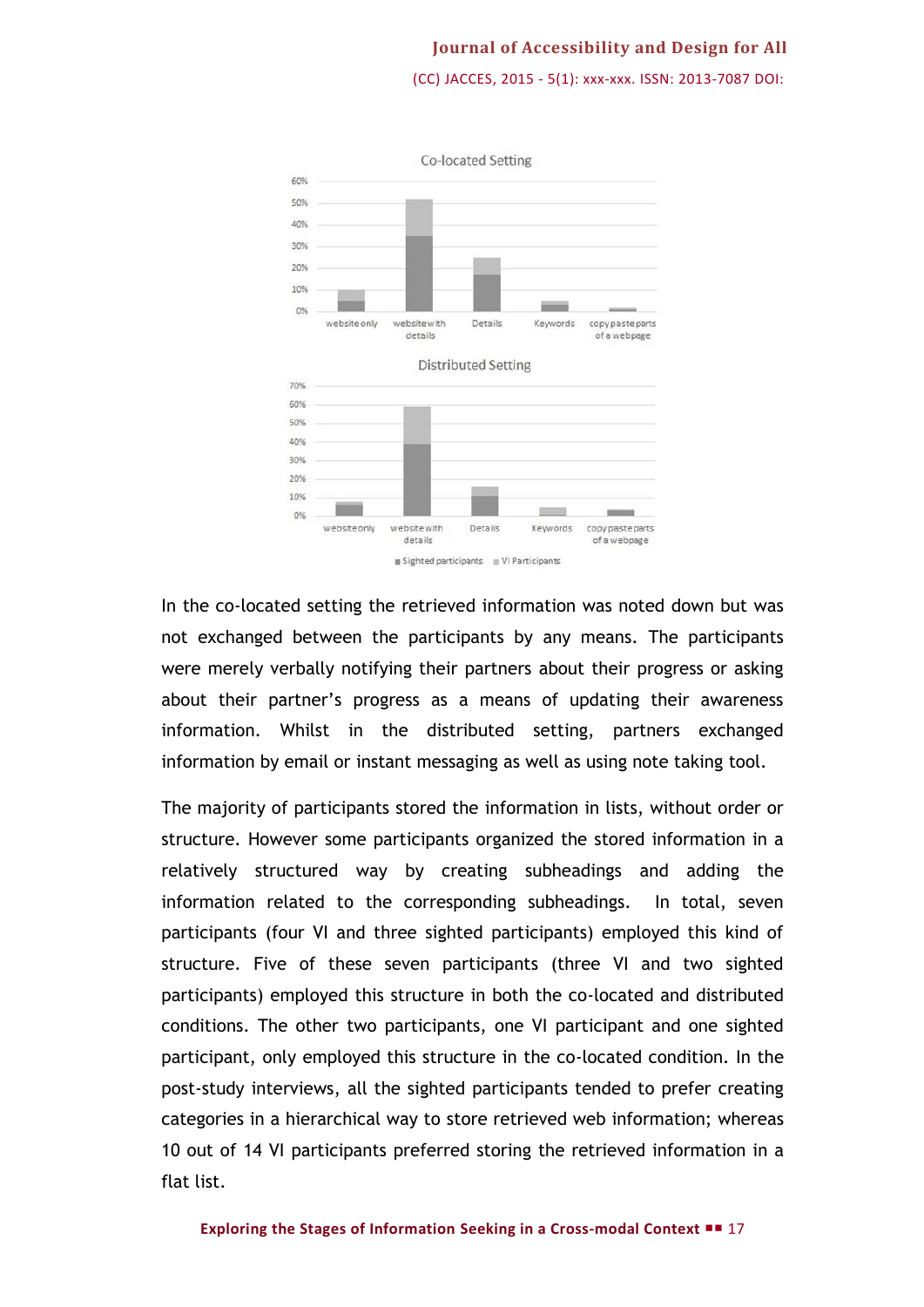#### **Time intervals**

We observe the time spent by participants on each stage. This includes time spent entering a query, times spent viewing search results pages, time spent browsing websites and time spent managing information. In addition, time spent dealing with an error (whether it's a connection error, interface error or accessibility issue) and time spent switching from one application to another. Table 5 shows the average time interval spent in each stage in both settings. The figures show that the most apparent differences between the two groups of users were in the results exploration stage, retrieved information management stage, communication stage and switching from one application to another. In the results exploration stage in both settings VI users spent on average a longer time then their sighted partners. Though the differences were not statistically significant with t-test results  $(t(13) =$ 2.05,  $p= 0.06$ ) in the distributed setting and (t(13) = 1.95,  $p=0.7$ ) in the colocated setting. According to our observations the main reason that made the VI participants spend on average more time in this stage is the serial nature of speech that would make the process of going through search results longer.

In managing retrieved information, sighted participants spent longer time in both settings. However, the differences are not statistically significant using at  $(t(13)=1.95, p= 0.72)$  in the co-located setting at  $(t(13) = 2.05, p= 0.06)$  in the distributed setting. Additionally, it was observed that VI users spent considerably more time switching from one application to another. The applications were internet explorer, the email client or instant chat application in the distributed setting and word processing document or note pad in the co-located setting. In the post-study interviews, eight VI participants highlighted the difficulties of having to switch between the three different applications. The average time consumed browsing web search results by both groups was significantly higher in the co-located setting with t-test results (t(26)= 2.27,  $p= 0.03$ ). As in the distributed setting participants spent a considerable about of time using the email client or instant chat messaging service to provide their partners with updates about their progress.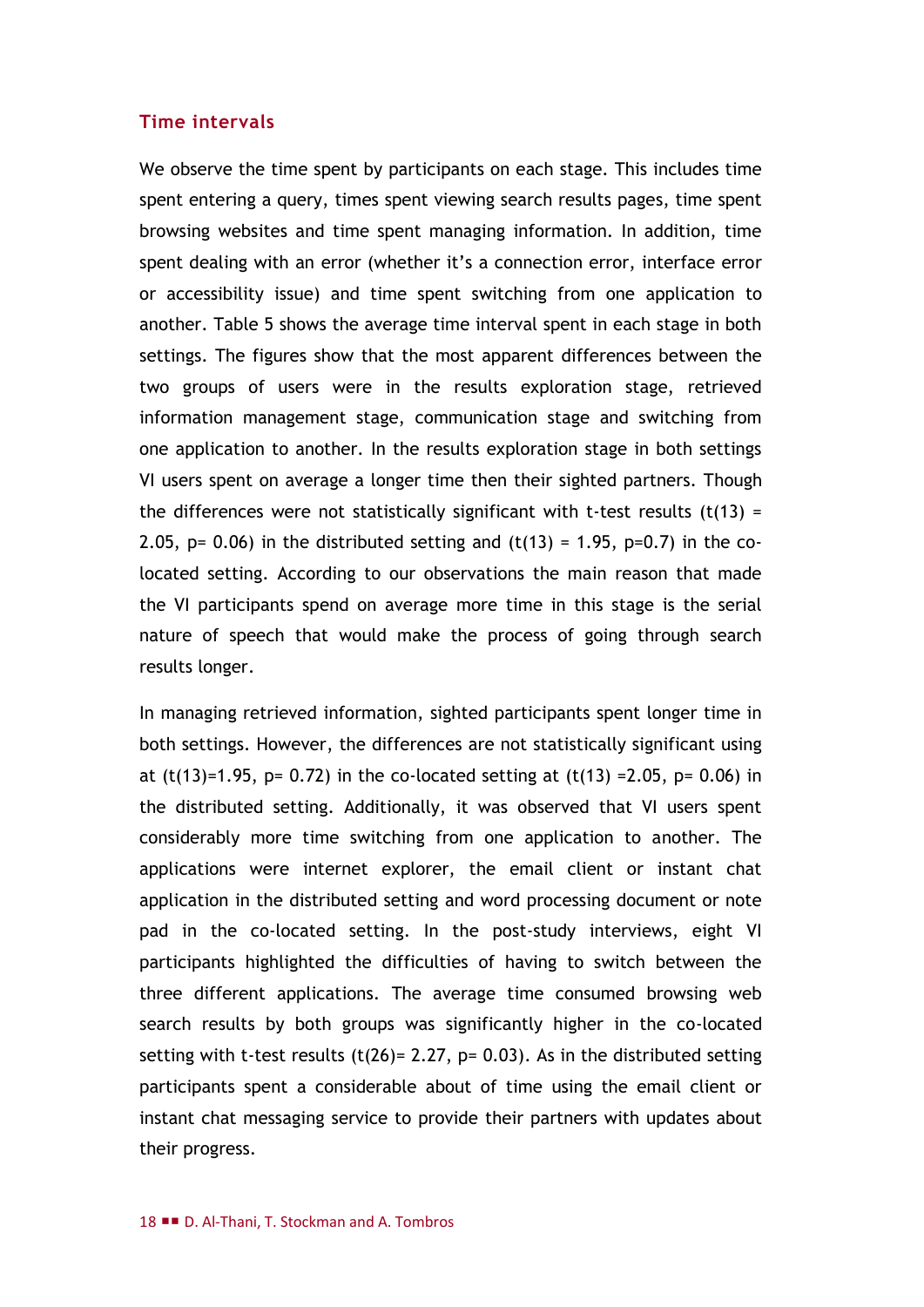### **Journal of Accessibility and Design for All**

(CC) JACCES, 2015 - 5(1): xxx-xxx. ISSN: 2013-7087 DOI:

|                         | <b>Co-located setting</b> |                | <b>Distributed setting</b> |                  |
|-------------------------|---------------------------|----------------|----------------------------|------------------|
|                         | VI                        | <b>Sighted</b> | VI                         | <b>Sighted</b>   |
|                         | participant               | participant    | <b>Participant</b>         | Participant      |
| <b>Entering query</b>   | 02:38                     | 02:08          | 02:51                      | 01:37            |
| terms                   | [01:12]                   | [01:59]        | [02:01]                    | [00:58]          |
| <b>Exploring search</b> | 3:58                      | 02:11          | 03:17                      | 2:07             |
| results                 | [02:39]                   | [01:49]        | [01:52]                    | [01:17]          |
| <b>Browsing</b>         | 14:29                     | 14:19          | 10:44                      | 11:49            |
| websites                | [08:48]                   | [08:47]        | [06:47]                    | [06:08]          |
| <b>Managing</b>         | 02:50                     | 05:57          | 01:59                      | 02:50            |
| information             | [02:25]                   | [03:06]        | [01:52]                    | [03:52]          |
| <b>Chat</b>             | 00:00                     | 00:00          | 06:56<br>[03:25]           | 08:36<br>[04:37] |
| <b>Encountering</b>     | 00:23                     | 00:00          | 00:20                      | 00:01            |
| errors                  | [00:43]                   |                | [00:28]                    | [00:02]          |
| <b>Switching</b>        | 01:45                     | 00:35          | 01:21                      | 00:47            |
| applications            | [00:19]                   | [00:31]        | [00:34]                    | [00:27]          |

*Table 5. The average time interval spent (in seconds) in each stage in both settings by both groups of users in the study (Mean [standard deviation])*

## **Findings and discussion**

**CIS Process**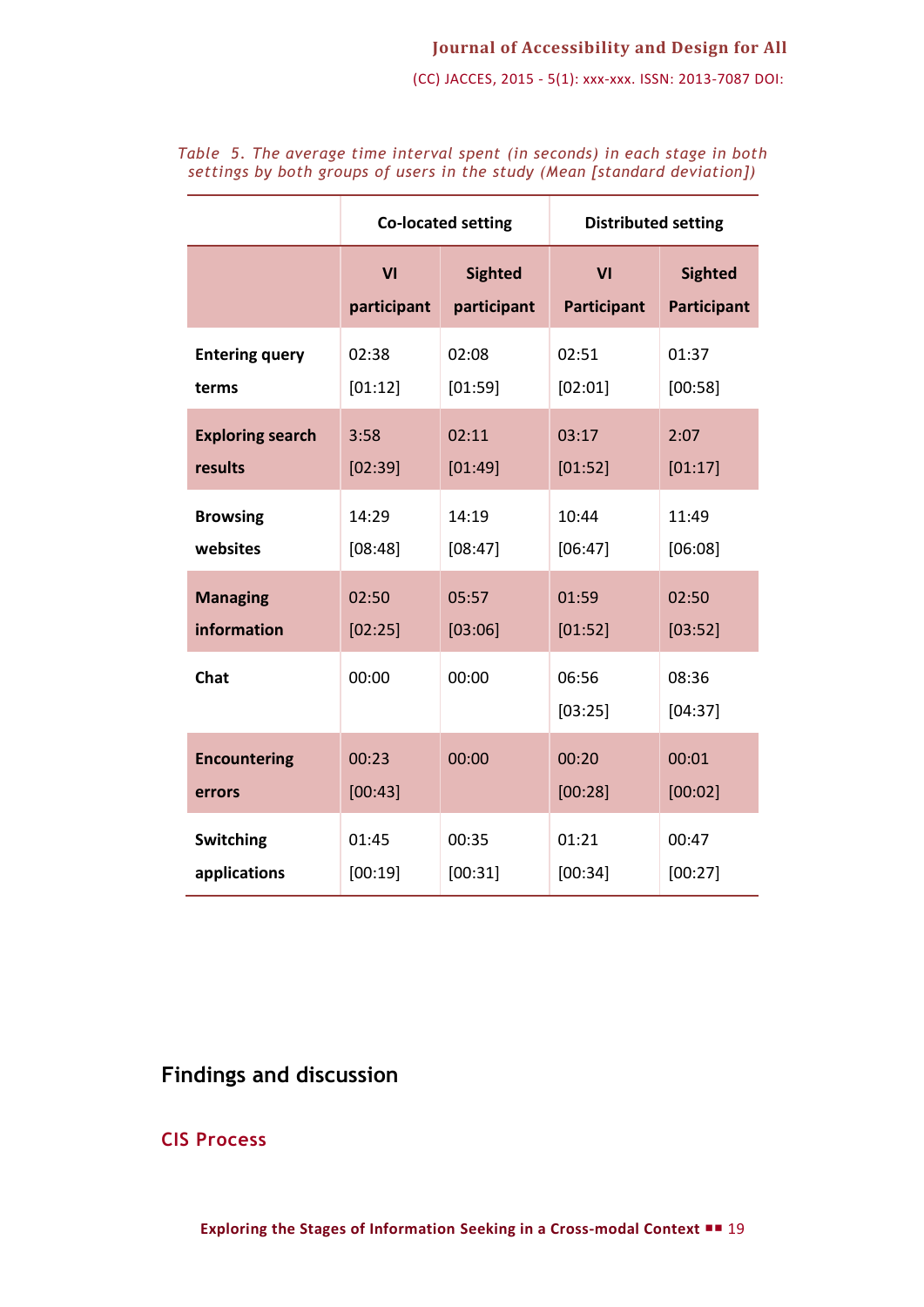Clearly identifying the stages of the CIS process was not among the formulated research questions; however having an insight of the stages would be of benefit and can help in identifying the phases which are influenced by the presence of two different modalities. According to the literature, the process of CIS is not well-defined and can largely differ according to the task performed. London (1995) introduced a general model of collaborative activity. The model comprises three main phases: (1) the problem setting phase in which collaborators spend time understanding the problem and identifying resources required for solving it. (2) A direction setting phase which involves organizing group activities and agreeing on actions, and (3) the implementation phase in which collaborators complete the task assigned to them. He emphasize that this stage can differ according to application area and group size.

We observed a similar structure in the current study. The pairs started by discussing and making sense of the given task. They then assigned different subtasks to each other and started conducting the information seeking task individually. As seen in the analysis section, it was observed that in cases when the partners were colleagues, the VI partner would delegate the task that might contain an inaccessible interaction to the sighted partner. This action contributed to enhancing the performance of the pairs and their efficiency in completing the task.

## **Collaboration in the Stages of IS**

Q1: What stages of the information seeking process are done collaboratively and how?

There was clear evidence of similarities between the stages of the individual IS process and stages of collaborative IS. Even though participants often performed the IS task individually before sharing the results with their partners, as shown in the analysis section, some stages were performed collaboratively for various reasons. The frequency of collaboration largely differed; it occurred mostly in the search results exploration stage in the colocated sessions and in the results management stages in both settings. As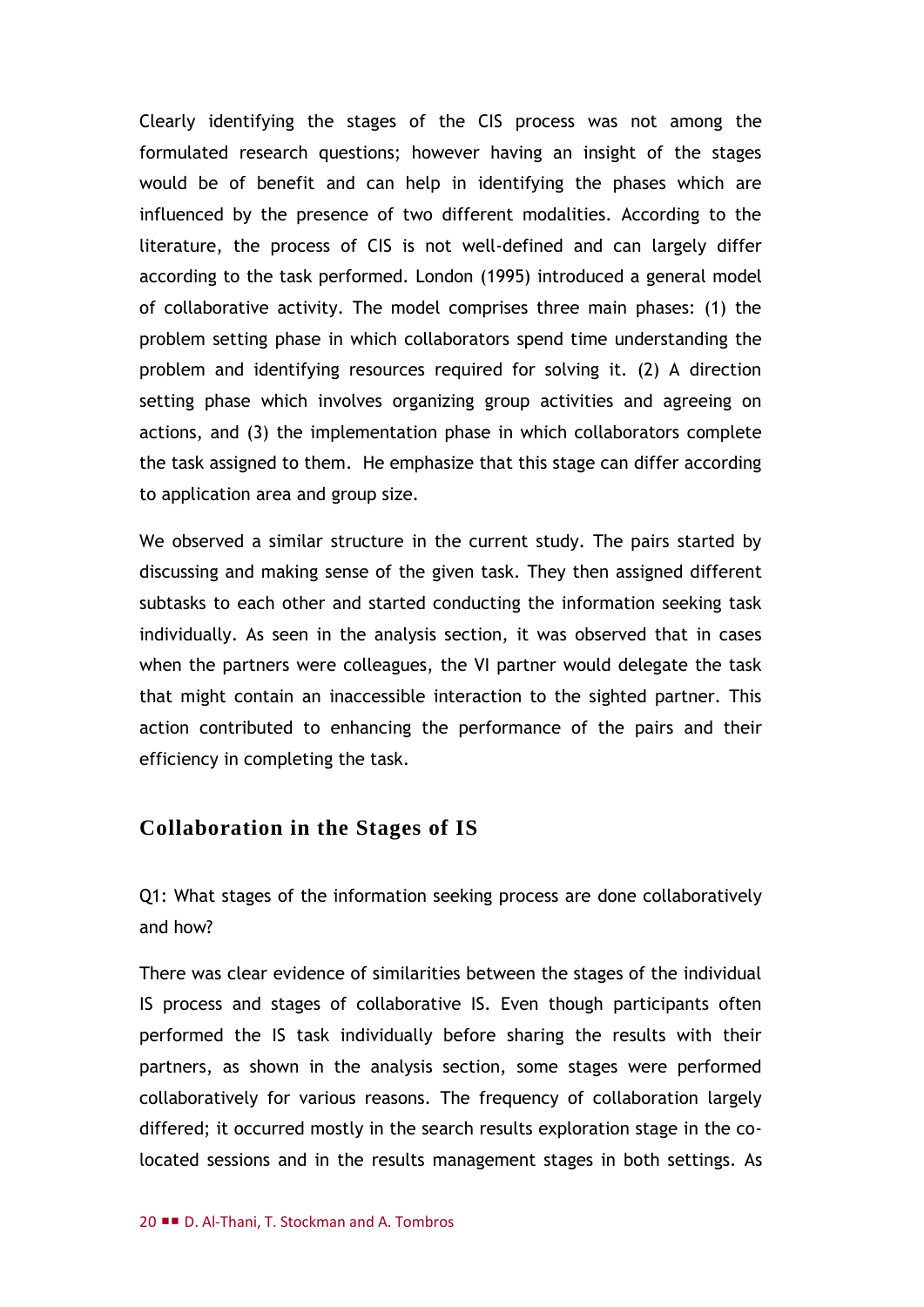described in analysis section, most of the CIS stages were conducted individually, apart from the results exploration and results management stages.

## *Result Exploration*

Collaboration was triggered when the VI participant would ask the sighted participant to assist in going through a large volume of search results. The average number of search results viewed collaboratively was higher than the average number of search results viewed by VI participants alone. Examination of large sets of search results using a speech-based screen reader can be time consuming and imposes a number of challenges as described by the participants in the post-study interviews. Additionally, current screen readers provide almost no mechanism for overviewing a set of search results.

## *Results Management*

The results management stage was also done collaboratively. The motivation behind users' collaboration in this stage was that they were encouraged to collaboratively work together and produce one outcome at the end of the task. In three of the co-located sessions, only one team member took notes, while in seven of the distributed sessions, again only one team member took notes.

Q2: What are the strategies and techniques employed to manage search results by VI and sighted participants?

The observations showed that the amount of information kept and exchanged by sighted users was more than double the information kept and exchanged by VI participants, as reported in the analysis section. This is likely to be the result of two factors. The first being that sighted users viewed more results than VI users and hence they kept and exchanged more retrieved information. The second factor is related to the cognitive overhead and time delays that VI users encounter when switching between the web browser and an external application used to take notes. This itself is likely to increase the cognitive load on VI users and hence slow down the process.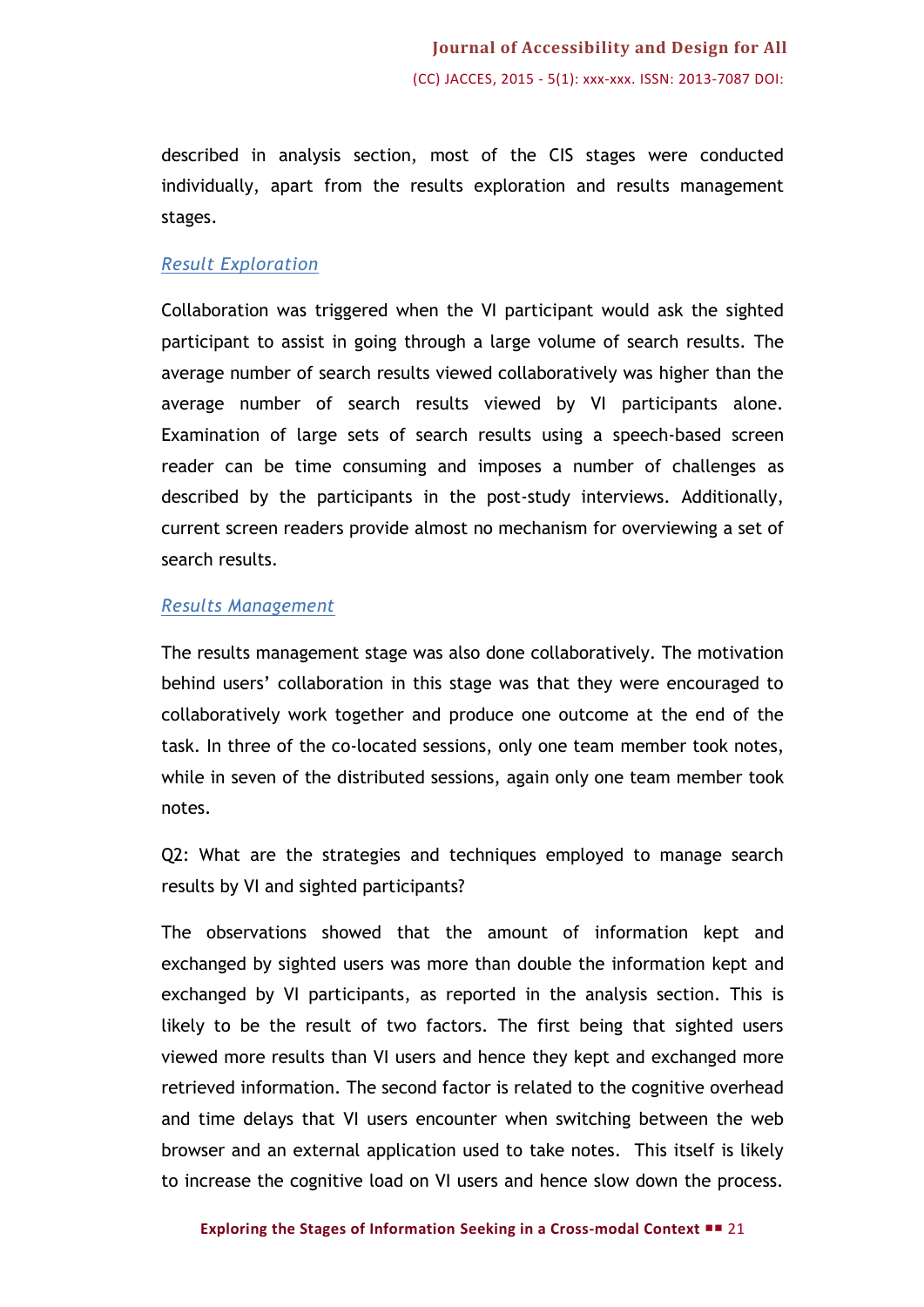The effect of this factor was more apparent in the distributed setting, where VI users were required to switch between three applications: the email client or instant chat application, the web browser and note taking application.

## **Implications and design suggestions**

The results and findings of our study clearly indicate that there are a number of ways that the CCIS process could be made more accessible and that the tools used currently do not address the CCIS process adequately. The motivation to improve this situation is strengthened by the frequency of team working both in education and employment (Morris, 2013), of which web searching often forms an important part. Therefore, in this section, we make a number of recommendations for the design of CCIS system features. The justification for these design recommendations is based on the evidence from the results reported in this article. Nevertheless, many of these design suggestions are untried, and so we offer them as potential solutions to the problems revealed by the study. We do recognise that they may be implemented in many different ways and that any specific implementation must be subject to careful evaluation, both as an effective solution to the problem that gave rise to it and for its impact on related areas of the CIS process. In this sense what we propose here is towards an agenda for research in the design of systems to support CCIS.

### **Improving the Accessibility of Information Seeking**

#### *Providing an Overview of Search Results*

Search results exploration was mostly done collaboratively. The reason behind this sort of collaboration is that the VI participants needed help from their sighted partners to navigate through a large volume of search results. This also was highlighted by studies that compared VI individual information seeking behaviour with sighted information seeking behaviour (Ivory et al., 2004; Sahib et al., 2012). These studies have stressed that this stage is the most challenging and time consuming for VI users.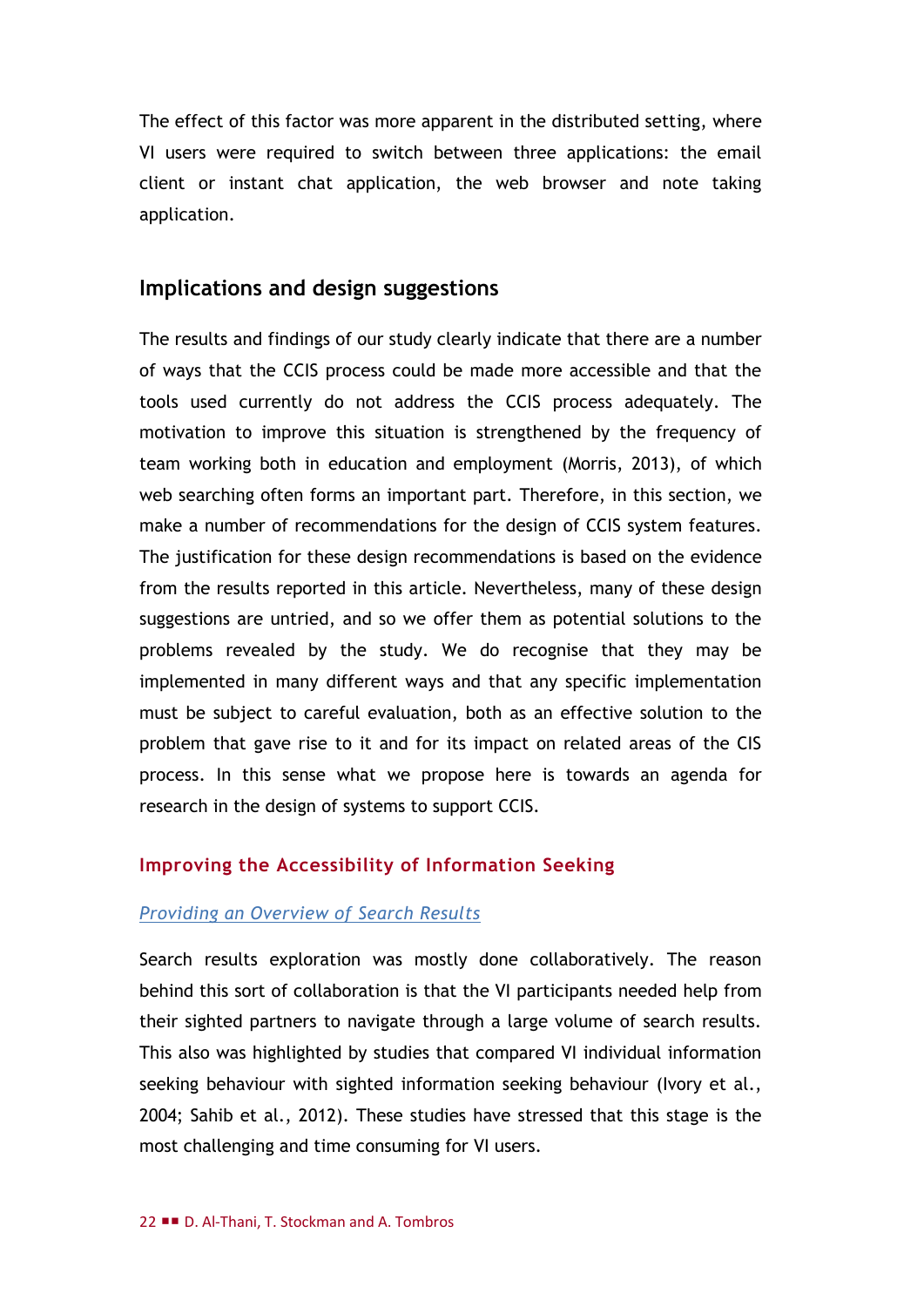Developing a mechanism that provides VI group members with an overview of search results and the ability to focus on particular pieces of information of interest could help in increasing VI participants' independence during CCIS activities. Studies by Shneiderman (1996) and Marchionini et al. (2000) support the idea of structuring the process of visual information seeking by providing the user with an overview of information followed by the option of viewing the information in detail. Shneiderman's (1996) Visual Information Seeking Mantra is described as: "overview first, zoom and filter, then details-on-demand". The principle he presented was then extended by Zhao et al. (2004) to fit the auditory environment where they developed the Auditory Information Seeking Principle as: "gist, navigate, filter, and detailson-demand". Parente (2003) explored the idea of audio enriched links; he developed and evaluated a JAWS screen reader script which, in response to the user clicking a hyperlink, presented a speech-based summary of the web page. This summary includes the title of the web page, statistics about its content and a collection of headers available in the webpage.

Given the development of such an overview mechanism, VI web surfers are likely to perform the results exploration stage more effectively and efficiently, as they could firstly get a gist of results retrieved and can then drill down for more details as required. This could help VI collaborators to work more independently by speeding up their search exploration process, hence allowing group members to manage their resources and labour more efficiently. This will advantage both individual and collaborative information seeking activities.

**Design recommendation for CCIS system features 1**- Include an auditory overview of search results and possibly a mechanism to zoom in to a particular subset of results.

**Design recommendation for CCIS system features 2**- Add mechanisms for filtering and grouping or clustering search results to make the process of navigating through results using a screen reader faster.

**Design recommendation for CCIS system features 3**- Facilitate sharing of search results between collaborators. The user who wishes to share results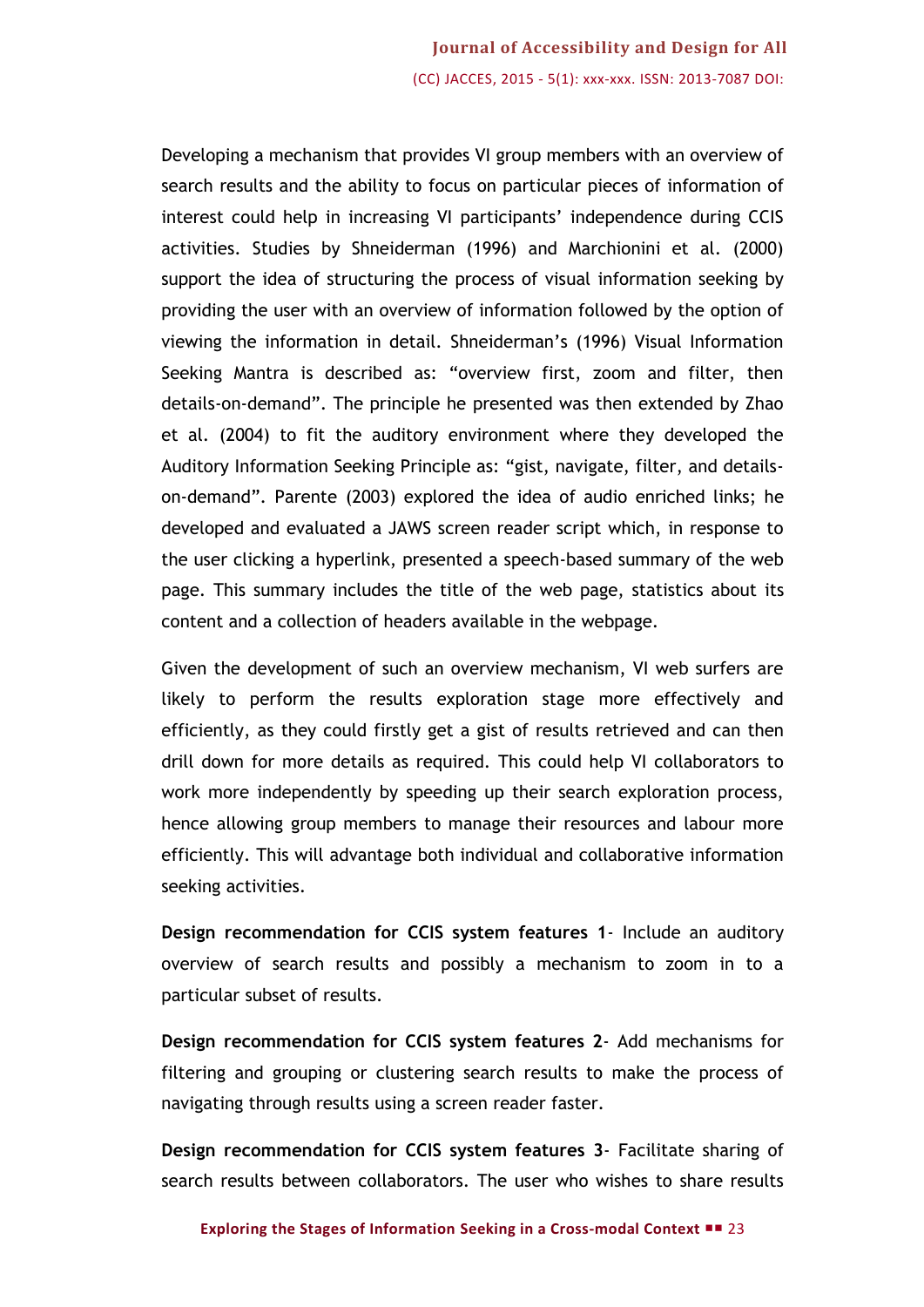could send an alert to their partner and then share the search results currently being explored. This feature should also show the results that are already explored in an attempt to avoid any duplication of effort. This would deal with the situation where VI searchers wish to get help from their sighted collaborators to process search results, but it also more generally facilitates results sharing and sense making.

#### *Improving the Management of Search Results*

Managing search results was one of the main obstacles faced by VI users during CCIS activities. This was more apparent in the distributed condition where the user was required to switch between three different applications and thus spent significantly more time switching between them. Moreover, the study highlighted differences in individual approaches employed by sighted and VI users when managing search results. Improved support for this stage could significantly contribute to enhancing the effectiveness of collaborative activity.

A recent study by Sahib et al. (2013) described an integrated tool that allows VI users to keep track of search progress and manage search results. An evaluation of the tool with VI participants resulted in high satisfaction rates as they found it easier to handle search results within the tool as it removed the overhead of switching between a number of applications. Having one integrated interface has the potential for reducing workload during a CIS task.

**Design recommendation for CCIS system features 4-** Provide an integrated solution that allows collaborators to search the web, share and store retrieved information and communicate without the overhead of switching from one application to another.

#### **Improving Cross-modal Collaborative Information Seeking**

#### *Improving the Sharing and Management of Search Results*

There is a clear need to improve the sharing and management of information between collaborators. A utility that allows collaborators to recall visited websites and query keywords entered by their partners is clearly not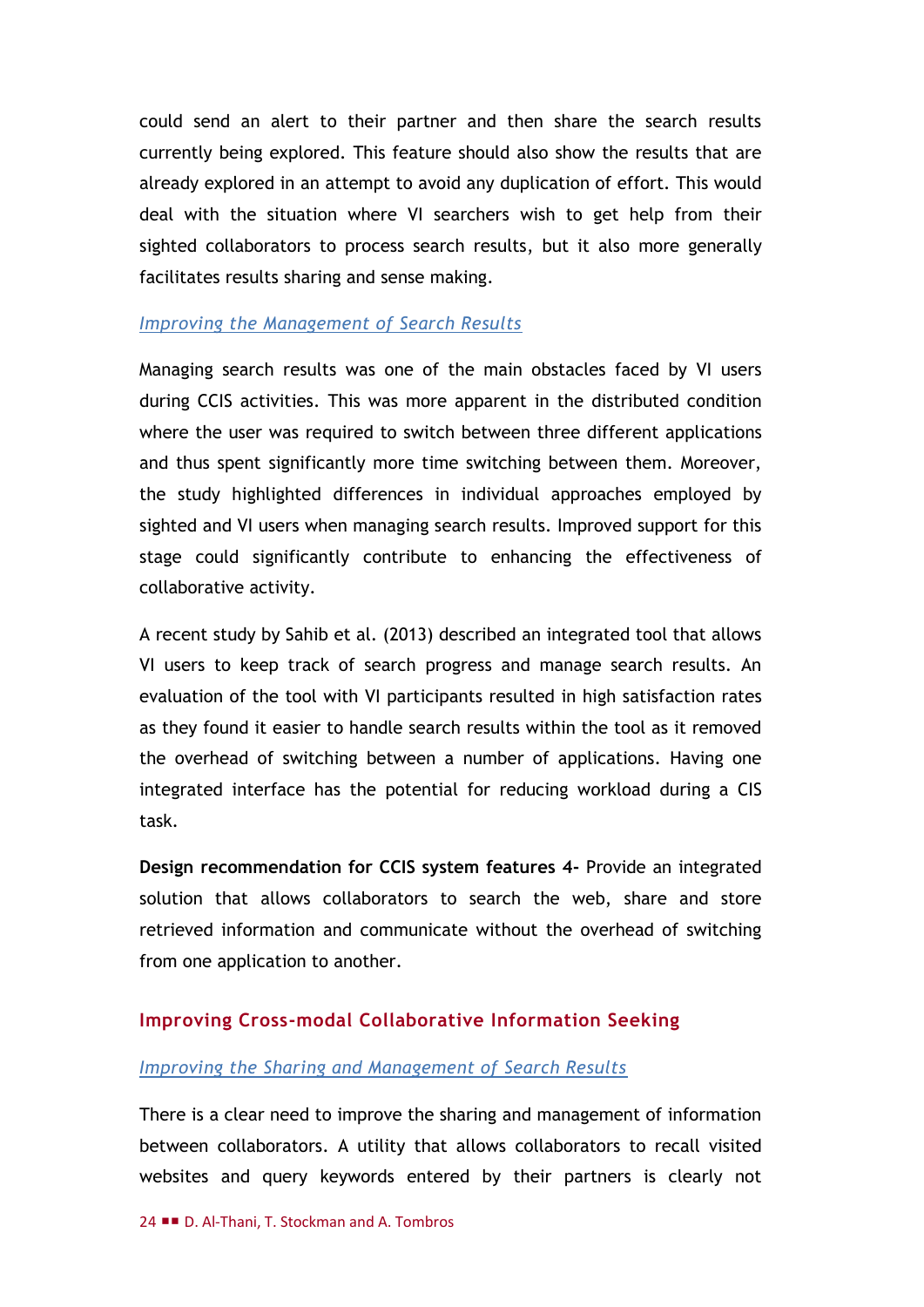sufficient, as our findings showed the majority of information exchanged regarding search results included website links and details of the information retrieved. Therefore, a tool to support CCIS needs to provide better integration of the whole process as well as supporting the sharing of websites and details of results found. A tool like SearchTeam (Zakta, 2011) which is a commercially available website for collaborative search, provides the collaborators with a common place to share details of websites, links and comments.

We have also observed that in the distributed setting, all pairs did not rely solely on the communication tool to keep track of information. In fact, all pairs used external note taking applications such as notepad or Microsoft Word to keep track of results retrieved. Having a common place to save and review information retrieved can enhance both the awareness and the sense making processes and reduce the overhead of using multiple tools, especially in the case of VI users, who do not have sight of the whole screen at one time.

**Design recommendation for CCIS system features 5-** Provide a place to store and share links and comments. The mechanism to store the links and comments should be very easily available (ideally for example a hot key combination) from the point where the link was found or from where the comment was written.

**Design recommendation for CCIS system features 6–** Provide the ability to tag and rank search results.

A recurrent theme in both conditions is the tendency to categorize the information retrieved among sighted participants. In fact the studies (Paul and Morris, 2011; Kelly and Payne, 2014) showed that generally participants prefer a more structured way of organizing retrieved information. Moreover, researchers found that searchers also tend to rearrange items as a part of collaborative sense-making (Tao and Tombros, 2013; Kelly and Payne, 2014).

**Design recommendation for CCIS system features 7-** Provide the ability to list or structure stored information.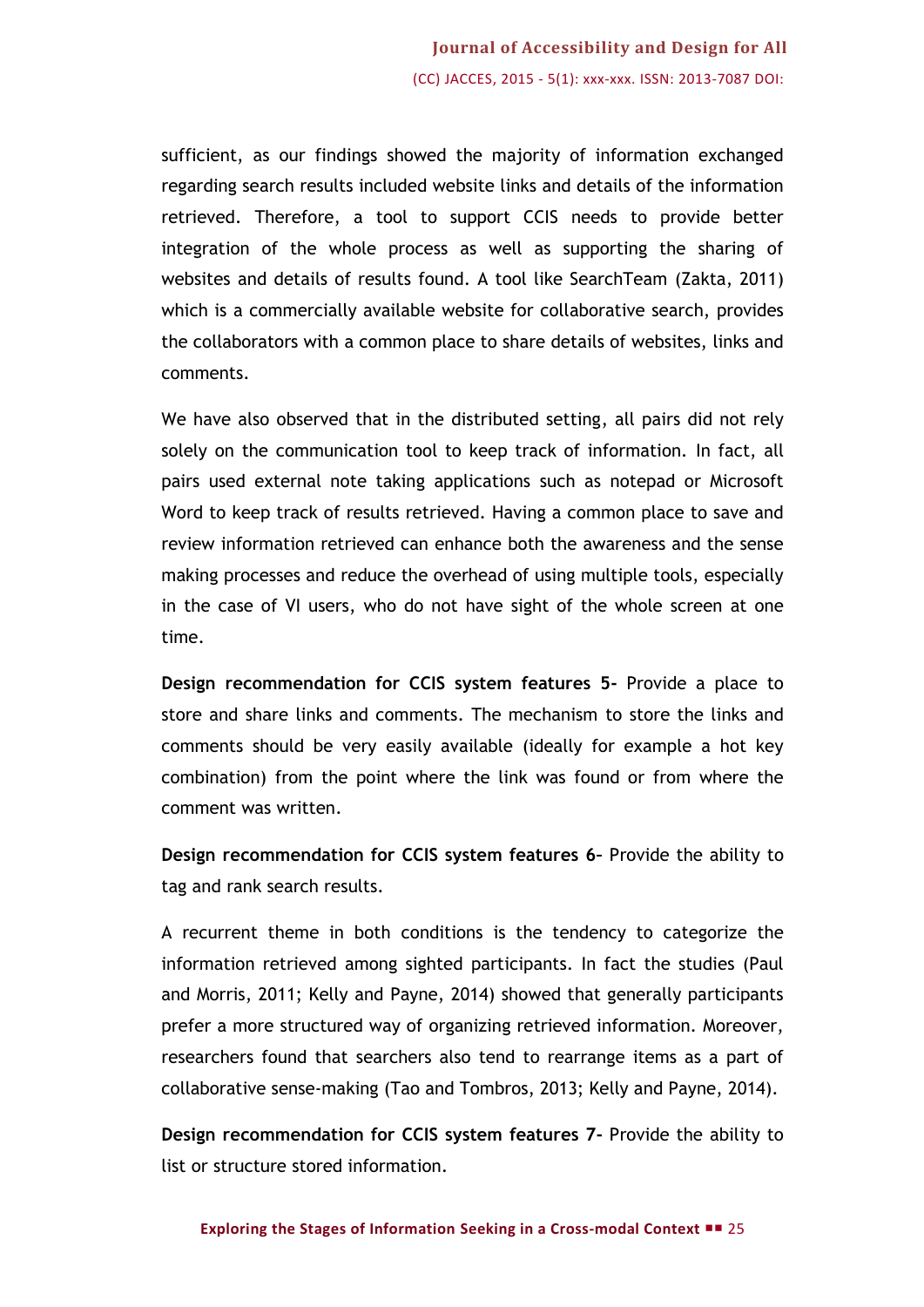**Design recommendation for CCIS system features 8-** Support a cross-modal representation of lists and hierarchically structured information. This includes adding features to sort the list of stored information chronologically and the ability to search and tag the stored information.

**Design recommendation for CCIS system features 9-** Support a cross-modal representation of all changes made by collaborators in the shared workspace. As changes in a visual interface can be represented in colours, changes in the audio interface might be represented by a non-speech sound or a modification to one or more properties of the speech sound, for example timbre or pitch.

#### *Improving the Awareness of Search Query Terms and Search Results*

Allowing collaborators to know their partner's query terms and viewed results will inform them about their partner's progress during a task. Additionally, having a view of your partner's search results can allow sighted users to collaborate with their VI partners while going through large amounts of search results. The WeSearch system (Morris et al, 2010) provides collaborators with the means of sharing queries and comments within the group. The queries and comments are colour coded by collaborators. This could be implemented within the context of CCIS by using different screen reader voices and/or spatially distributing the auditory representations of queries and comments made by different group members.

Audio has also been used to augment mainstream CIS interfaces in the cases of co-located CIS that used table top displays (Morris et al, 2006; Morris et al, 2010). In these table top interfaces, auditory feedback is used to communicate group members' actions and render different aspects of their shared workplace. These types of interfaces are usually described to be rich in terms of awareness and attempt to decrease the dependency on verbal communication.

Very few studies have explored supporting accessible awareness information in regards to cross-modal collaboration (Winberg, 2006; McGookin and Brewster, 2007, Metatla et al., 2012). These studies primarily examined conveying information about group members' activities using audio in an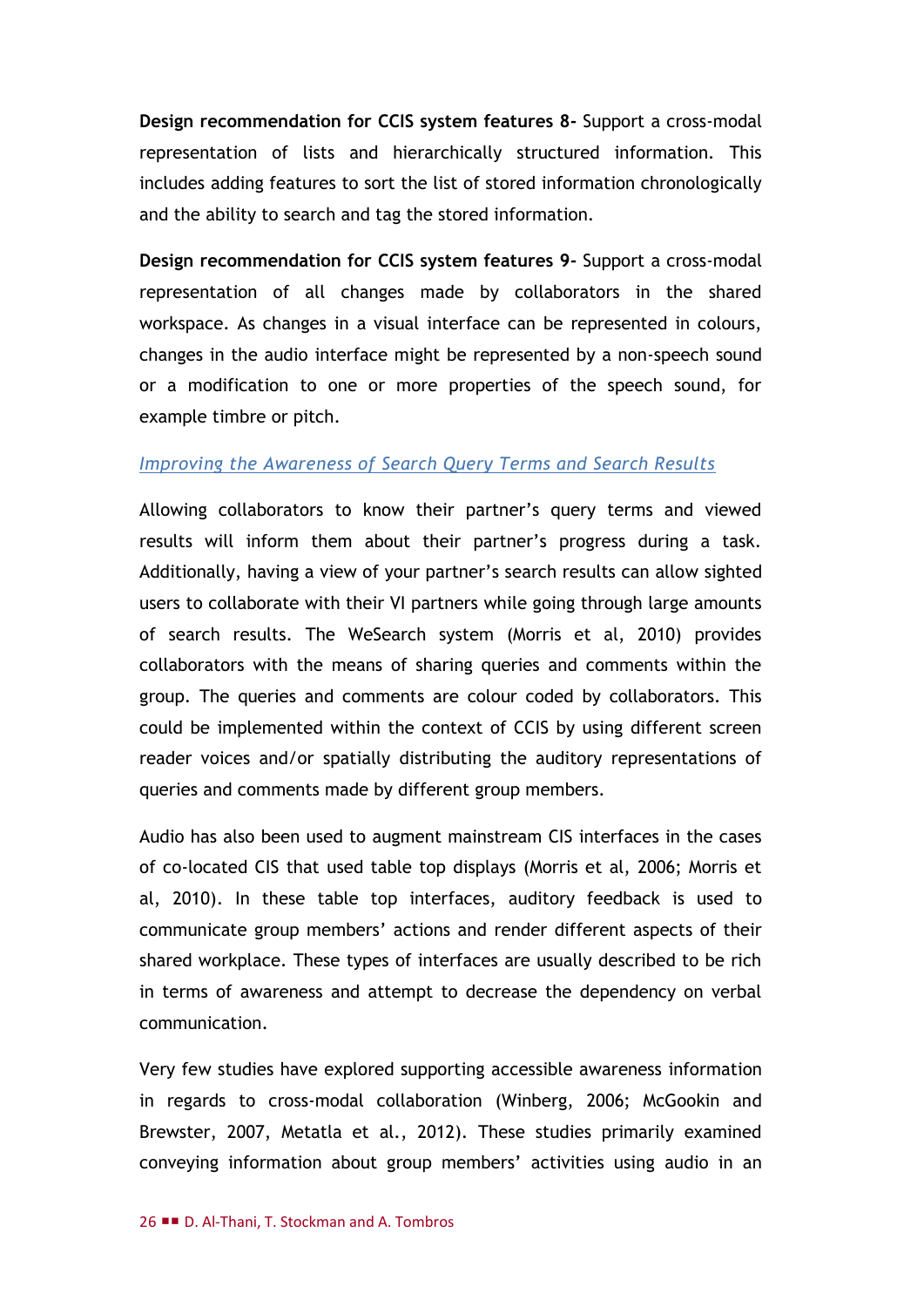attempt to improve awareness. The results of these studies indicate that a shared audio output can potentially increase individual and group awareness, thus allowing a better collaboration.

**Design recommendation for CCIS system features 10-** Provide cross-modal representation of collaborators' current IS activities. These activities include query terms entered, results currently viewed, and results viewed in the past. In a cross-modal context, a visual representation can be dedicated to these activities and an audio representation could have different non-speech sounds to do the same. These non-speech signals could be followed by providing the VI user the option to listen to keywords entered and explore webpages viewed by their partners. This mechanism could improve awareness of VI users of their collaborators activities. It is important to mention here that mainstream CIS research has extensively examined approaches to providing awareness information of IS activities (such as Shah and Marchionini, 2010; Paul and Morris, 2009), however these approaches have not been examined in a cross-modal context.

**Design recommendation for CCIS system features 11**- Provide cross-modal representation of collaborators' past IS activities. By this we mean displaying a chronological view of previous query terms and websites explored. From a visual perspective this can be a dedicated view, while from an audio perspective the user could perform wider scale navigation using short cut keys and then use cursor keys to navigate between individual results.

## **Conclusions and future work**

This paper describes an exploratory study that examines the effect of crossmodal collaboration on the stages of information seeking in co-located and distributed settings. The findings show that there is a clear influence of the different modalities and settings on the different stages of information seeking. The most apparent collaborative issues occurred in the results exploration and management stages. Some of these problems have an underlying accessibility issue caused by the limitations in the way information is presented and navigated using speech-based screen readers.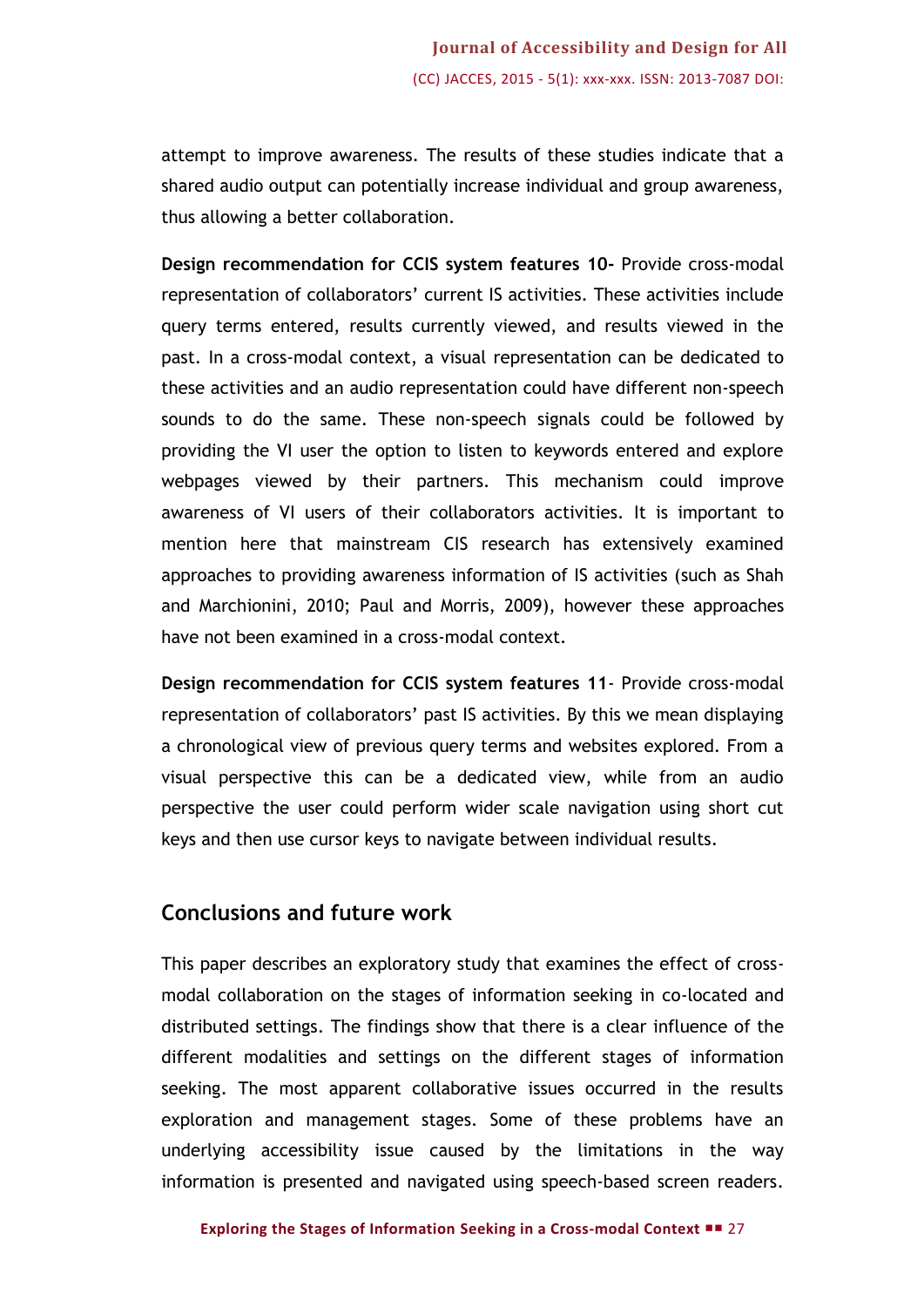The paper concludes by discussing the implications of the findings and providing specific design suggestions to consider when developing accessible and usable interfaces to support CCIS.

In future work, we plan to investigate the applicability of the design suggestions and experiments advocated in the previous section. We are aware that the effectiveness of the design recommendations we propose can only be evaluated through usability studies. Therefore, we aim to either design and implement these recommendations in a new system or enhance the accessibility of an existing system that supports some or all of the features recommended. Following this step, we will perform a study to investigate the usefulness of these exempla implementations to evaluate their effectiveness in supporting both individual and collaborative IS processes as recommended by Shah (2014).

## **References**

- [1] Al-Thani, D., Stockman, T., and Tombros, A. (2013). Cross-modal collaborative information seeking (CCIS): an exploratory study. In Proceedings of the 27th International BCS Human Computer Interaction Conference, pages 16-24. British Computer Society.
- [2] Andronico, P., Buzzi, M., Castillo, C., & Leporini, B. (2006). Improving search engine interfaces for blind users: a case study. Universal Access in the Information Society.
- [3] Brewster, S.A. (1996). A sonically enhanced interface toolkit. In Proceedings of International Conference on Auditory Display (ICAD'96), pages 47-50, Palo Alto, USA.
- [4] Corbin, J. M., & Strauss, A. C. (2008). Basics of Qualitative Research: Techniques and Procedures for Developing Grounded Theory (Third ed.). Sage Publications, Inc.
- [5] Craven, J., Brophy, P., & Britain, G. (2003). Non-visual Access to the Digital Library: The Use of the Digital Library Interfaces by Blind and Visually Impaired People. Manchester Metropolitan University, Centre for Research in Library and Information Management.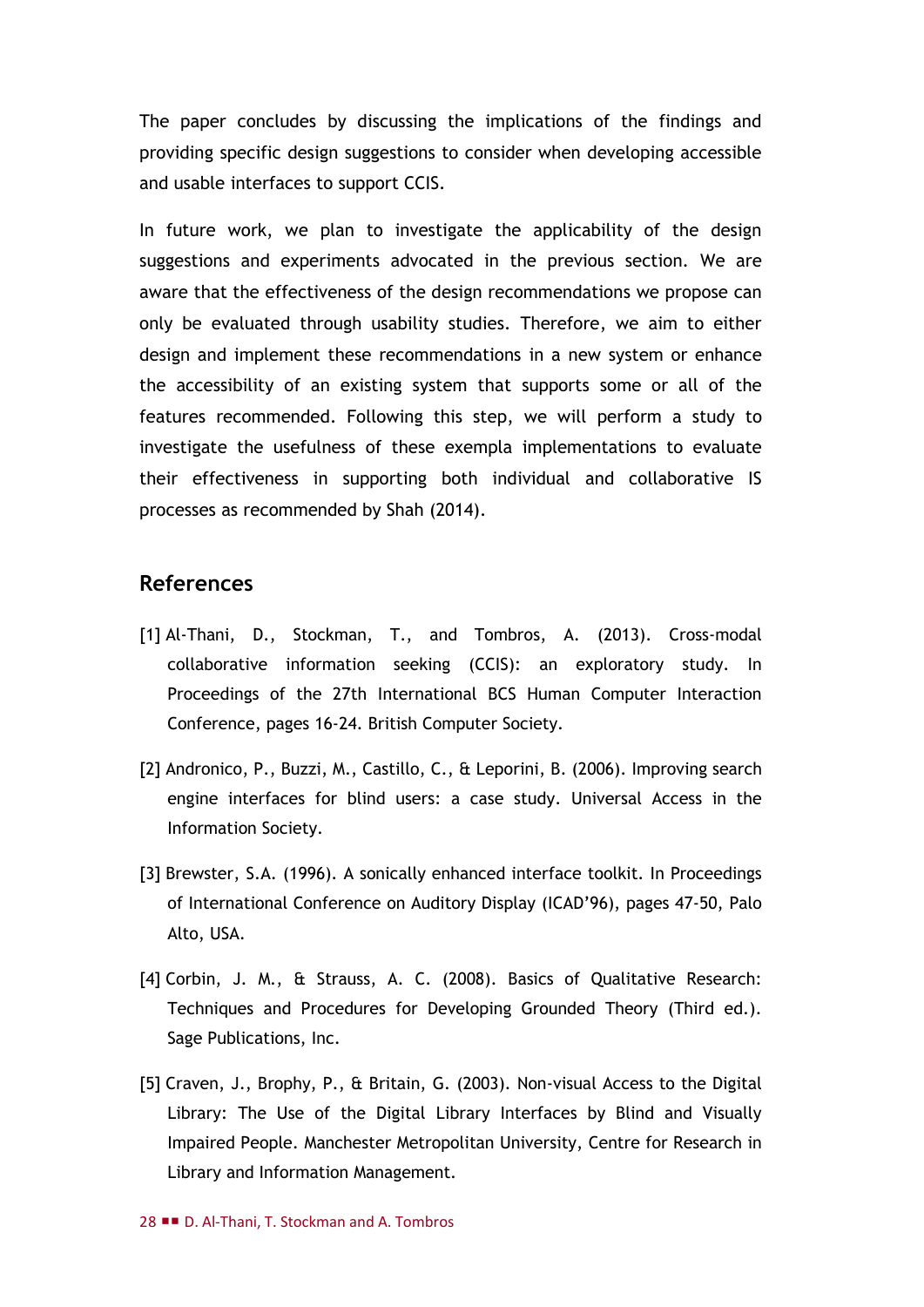- [6] Golovchinsky, G., Pickens, J., and Back, M. A taxonomy of collaboration in online information seeking. In JCDL Workshop on Collaborative Information Retrieval, 2008.
- [7] Harper, S., & Yesilada, Y. (2008). Web accessibility: a foundation for research. Springer.
- [8] Ivory, M. Y., Yu, S., & Gronemyer, K. (2004). Search result exploration: a preliminary study of blind and sighted users' decision making and performance. In Proceeding CHI'04 extended abstracts on Human factors in computing systems.
- [9] Kelly, R. M., & Payne, S. J., 2014. Collaborative web search in context: A study of tool use in everyday tasks. In Proceedings of ACM conference on Computer-Supported Cooperative Work.
- [10] Kuhlthau, C. C. (1991). Inside the search process: Information seeking from the user's perspective. Journal of the American Society for Information Science.
- [11] Large, A., Beheshti, J., & Rahman, T. (2002). Gender differences in collaborative Web searching behavior: an elementary school study. Information Processing & Management, 38(3), 427–443.
- [12] London, S. (1995). Collaboration and community. Richmond, VA, Pew Partnership for Civic Change, University of Richmond.
- [13] Marchionini, G., Geisler, G., and Brunk, B. (2000). Agileviews: A humancentered framework for interfaces to information spaces. In Proceedings of the Annual Conference of the American Society for Information Science. Chicago, IL, USA.
- [14] Marchionini, G., & White, R. (2008). Find what you need, understand what you find. International Journal of Human Computer Interaction, 23(3), 205– 237
- [15] McGookin, D., and Brewster, S. (2007). An initial investigation into nonvisual computer supported collaboration. In Proceedings CHI'07 extended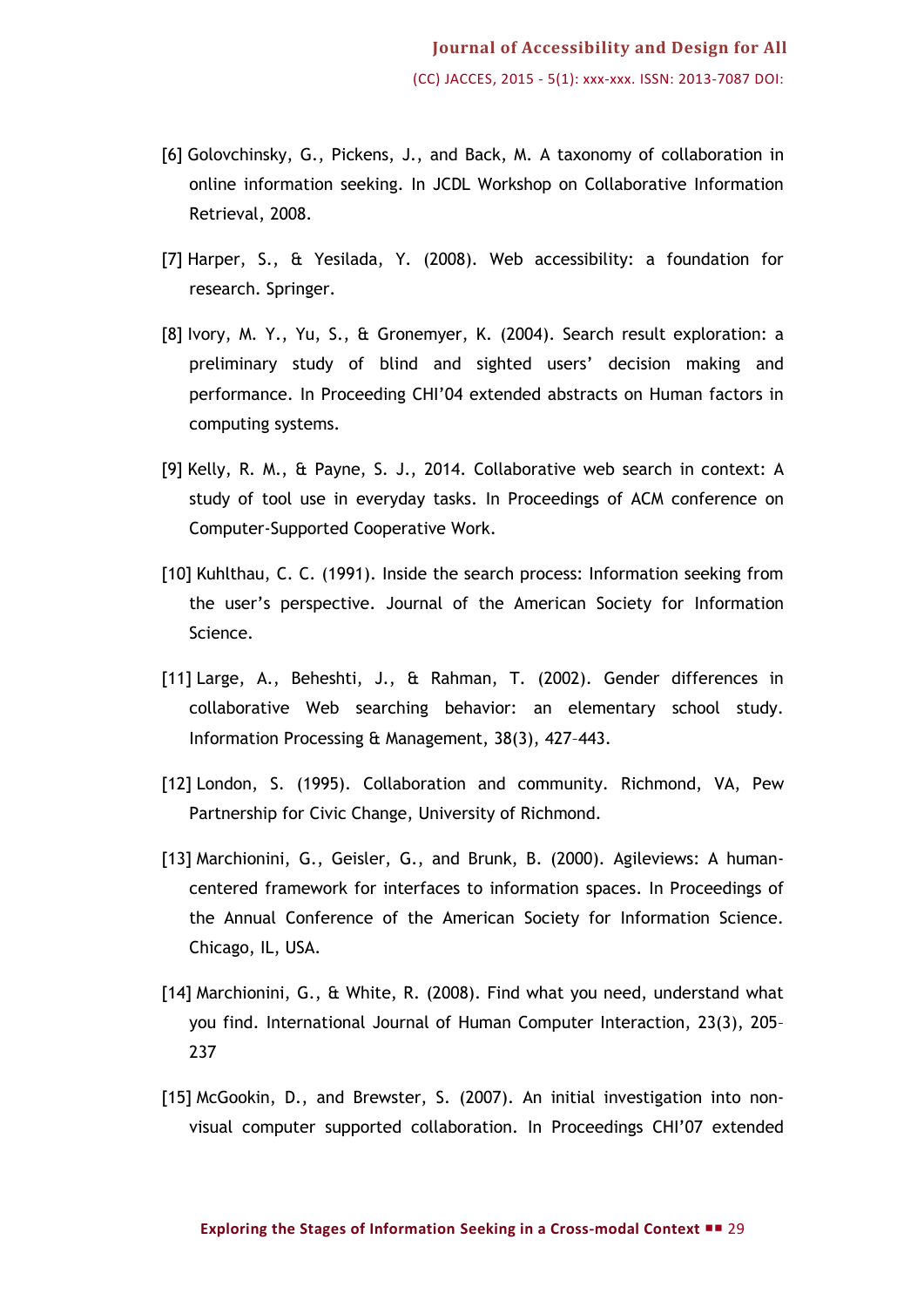abstracts on Human factors in computing systems, pages 2573–2578, San Jose, CA, USA.

- [16] Metatla O., Bryan-Kinns N., Stockman T., Martin F., (2012) Cross-modal Collaborative Interaction Between Visually-impaired and Sighted Users in the Workplace. In Proceedings of the International Conference of Auditory Display (ICAD'2012), Georgia Institute of Technology, Atlanta, GA, USA.
- [17] Morris, M. R. (2008). A survey of collaborative web search practices. Proceedings of the twenty-sixth annual SIGCHI conference on Human factors in computing systems, In Proceeding CHI '08 (pp. 1657–1660). New York, NY, USA.
- [18] Morris, M. R. (2013). Collaborative search revisited. Proceedings of the 2013 conference on Computer supported cooperative work (pp. 1181–1192). New York, NY, USA.
- [19] Morris, M. R., & Horvitz, E. (2007). SearchTogether: an interface for collaborative web search. In Proceeding of the 20th annual ACM symposium on User interface software and technology (pp. 3–12).
- [20] Morris, M. R., Paepcke, A., and Winograd, T. (2006). TeamSearch: comparing techniques for co-present collaborative search of digital media. In Proceedings of First IEEE International Workshop on Horizontal Interactive Human-Computer Systems Tabletop, pages 97–104, Adelaide, Australia.
- [21] Morris, M. R., Lombardo, J., & Wigdor, D. (2010). WeSearch: supporting collaborative search and sensemaking on a tabletop display. In Proceeding of the 2010 ACM conference on Computer supported cooperative work.
- [22] Murphy, E., Kuber, R., McAllister, G., Strain, P., and Yu, W. (2007a). An empirical investigation into the difficulties experienced by visually impaired internet users. Universal Access in the Information Society, 7(1-2):79–91.
- [23] Parente, P. (2003). Audio enriched links: web page previews for blind users. ACM SIGACCESS Accessibility and Computing: (77-78), 2–8.
- [24] Paul, S. A., & Morris, M. R. (2009). CoSense: enhancing sensemaking for collaborative web search. In Proceeding of the 27th international conference on Human factors in computing systems, CHI '09. New York, NY, USA.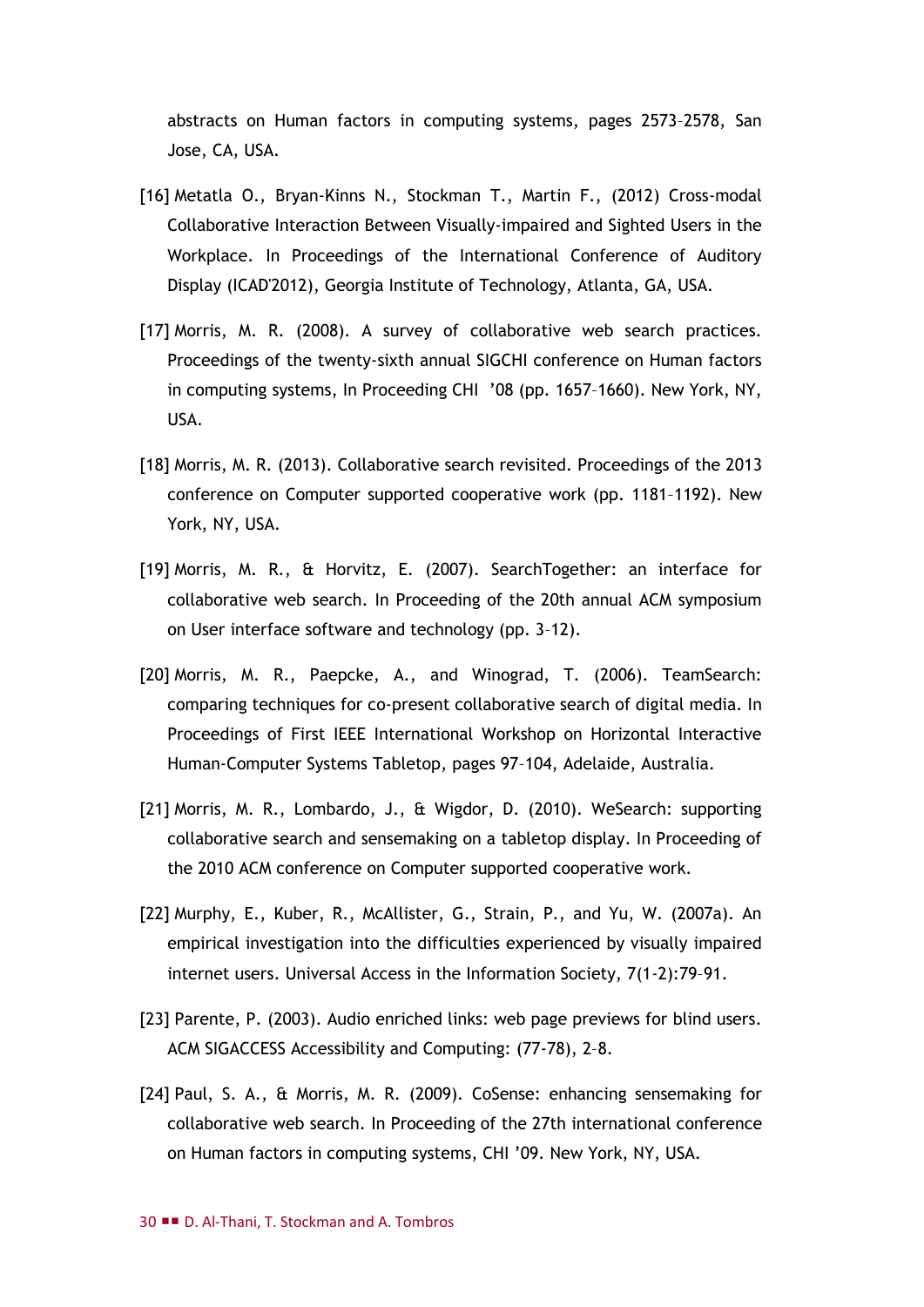- [25] Paul, S. A., and Morris, M. R. (2011). Sensemaking in collaborative web search. Human–Computer Interaction, 26(1-2), 72–122.
- [26] Pickens, J., Golovchinsky, G., Shah, C., Qvarfordt, P., & Back, M. (2008). Algorithmic mediation for collaborative exploratory search. In Proceeding of the 31st annual international ACM SIGIR conference on Research and development in information retrieval, SIGIR '08 (pp. 315–322). New York, NY, USA.
- [27] Sahib, N. G., Tombros, A., & Stockman, T. (2012) A comparative analysis of the information seeking behavior of visually impaired and sighted searchers. Journal of the American Society for Information Science and Technology.
- [28] Sahib, N., Tombros, A., Stockman, T. (2013) Evaluating a search interface for visually impaired users. Submission to the Journal of the American Society for Information Science and Technology.
- [29] Shah, C. (2009). Toward Collaborative Information Seeking (CIS). In Proceeding of 1st collaborative information retrieval workshop, JCDL.
- [30] Shah, C. (2014). Evaluating collaborative information seeking–synthesis, suggestions, and structure. Journal of Information Science.
- [31] Shah, C., & González-Ibáñez, R. (2010). Exploring information seeking processes in collaborative search tasks. In Proceeding of the American Society for Information Science and Technology, 47(1), 1–7.
- [32] Shah, C., & Marchionini, G. (2010). Awareness in collaborative information seeking. Journal of the American Society for Information Science and Technology, 61(10), 1970–1986.
- [33] Shneiderman, B. (1996). The eyes have it: A task by data type taxonomy for information visualizations., In Proceedings of IEEE Symposium on Visual Languages, pages 336–343. Boulder, CO, USA.
- [34] Stockman, T., & Metatla, O. (2008). The influence of screen readers on web cognition. In Proceeding of Accessible design in the digital world conference (ADDW 2008), York, UK.